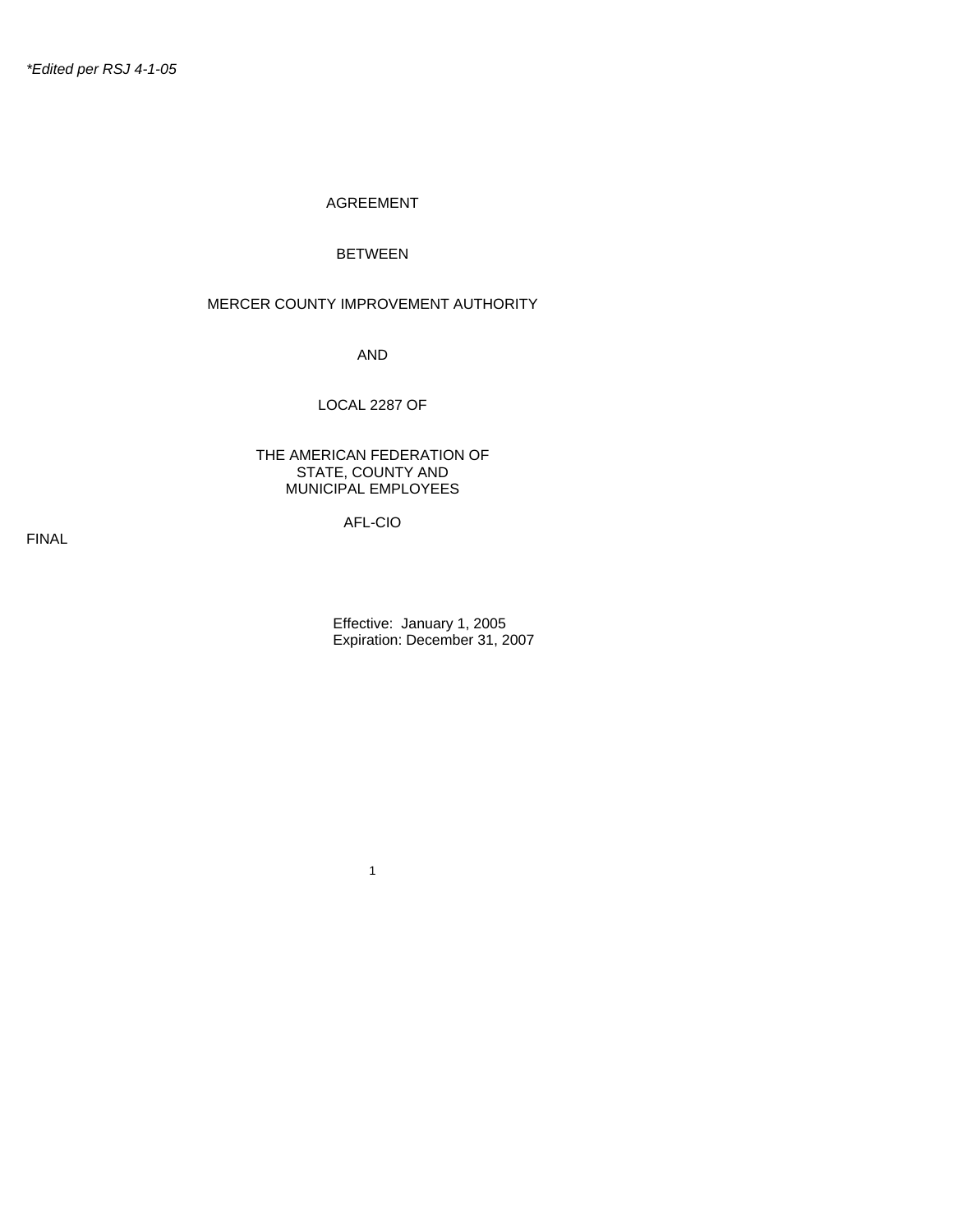The following represents the agreement between the

 Mercer County Improvement Authority County of Mercer and Local 2287 of the **American Federation of State, County and Municipal Employees AFL-CIO** for the period January 1, 2005 to December 31, 2007.

> Pete Sanford, Union President AFSCME Local 2287

> > County of Mercer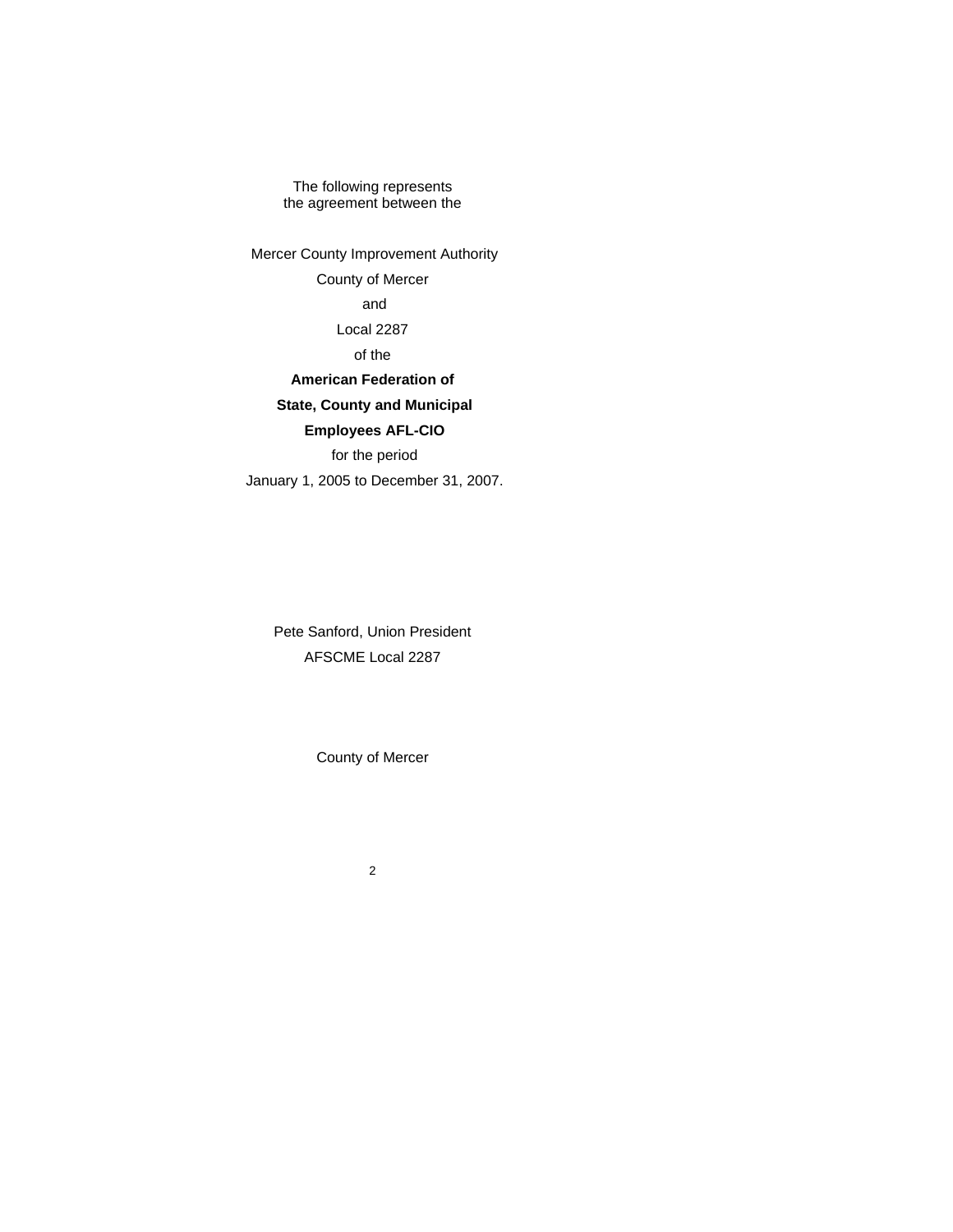# **TABLE OF CONTENTS**

#### Preamble

- 1. Recognition
- 2. Management Rights<br>3. Union Security
- **Union Security**
- 4. Work Schedules/Work Shifts<br>5. Overtime (MCIA Blue Collar a
- 5. Overtime (MCIA Blue Collar and MCIA White Collar)
- 6. Pay Scales Rates of Pay
- 7. Call-in Time
- 8. Insurance and Retirement Benefits
- 9. Paid Leaves of Absence
	- 9.1 Bereavement Days
	- 9.2 Union Business Days
	- 9.3 Occupational Injury Leave<br>9.4 Sick Leave
	- Sick Leave
	- 9.5 Sick Leave Buy Back<br>9.6 Jury Duty
	- Jury Duty
- 10. Absence Without Leave
- 11. Family and Medical Leave
- 12. Military Duty
- 13. Seniority
- 14. Holidays
- 15. Grievance Procedure
- 16. Discipline/Discharge
- 17. Safety and Health
- 18. Equal Employment Opportunity/Anti-Harassment
- 19. Work Rules<br>20. Annual Vaca
- Annual Vacation Leave
- 21. Longevity<br>22. Work Unif
- Work Uniforms (Blue Collar)
- 23. Classifications and Job Descriptions<br>24. Strikes and Lockouts
- Strikes and Lockouts
- 25. General Provisions
- 26. Separability and Savings
- 27. Term and Expiration
- 28. Fully Bargained and Exclusive Agreement<br>29. No Waiver of Breach
- No Waiver of Breach
- 30. Construction of the Agreement's Provisions
- 31. Governing Law and Venue

#### Appendixes

- A. Salary Range Code MCIA White/Blue Collar
- Compensation Schedule MCIA Blue Collar
- C. Compensation Schedule MCIA White Collar



**Formatted:** Indent: Hanging: 1", Numbered + Level: 2 + Numbering Style: A, B, C, … + Start at: 1 + Alignment: Left + Aligned at: 1" + Tab after: 1.5" + Indent at: 1.5", Tabs: Not at 1.5"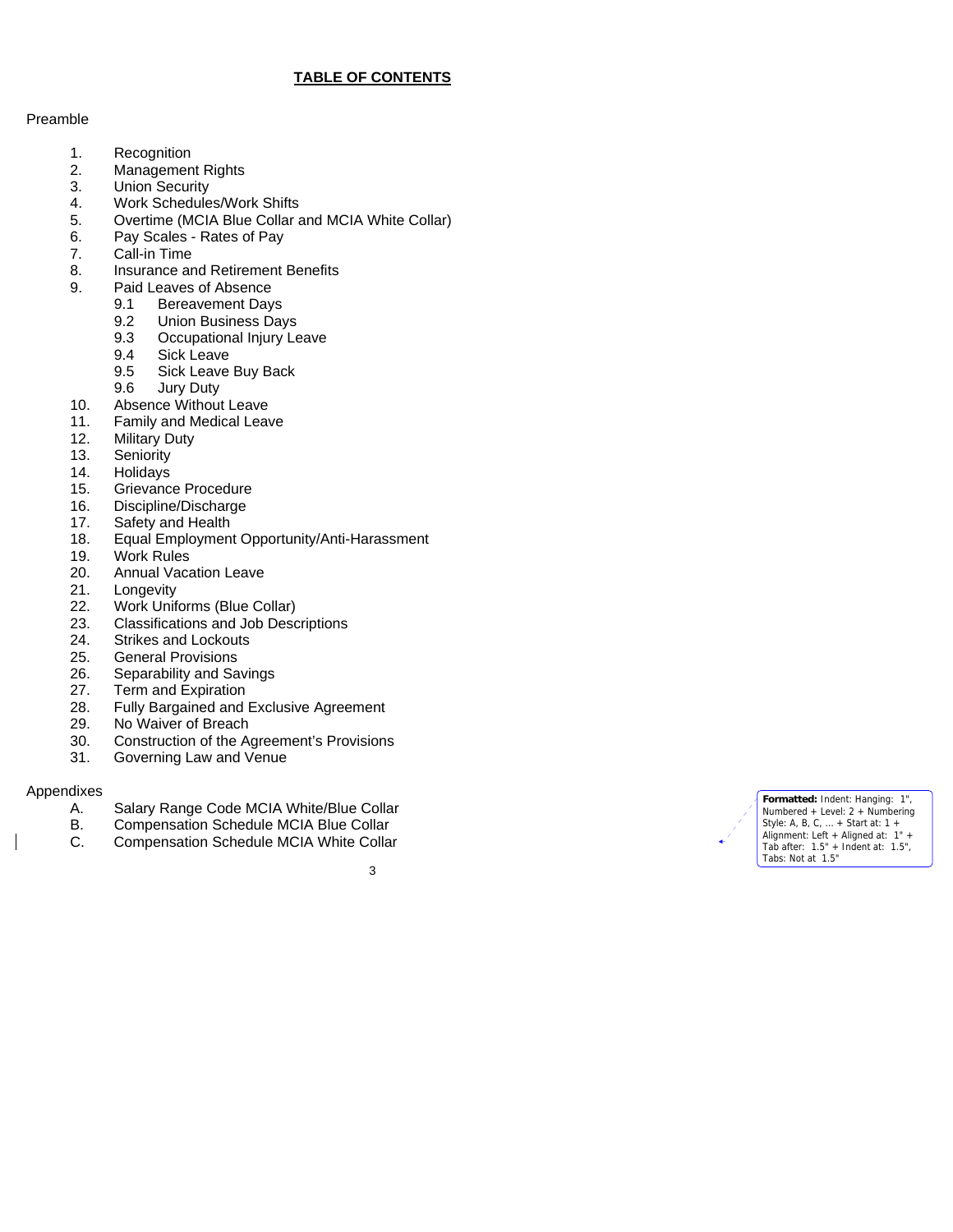#### **PREAMBLE**

 This Collective Negotiations Agreement, commencing on January 1, 2005 between the Mercer County Improvement Authority (The "Agreement") (MCIA) , hereinafter referred to as the "Employer and/or MCIA," and Local Number 2287 of the American Federation of State, County, and Municipal Employees (AFL-CIO), hereinafter referred to as the "Union."

 WHEREAS, the MCIA has voluntarily endorsed the practices and procedures of collective negotiations as a fair and orderly way of conducting its relations with its employees, insofar as such practices and procedures are appropriate to the functions and obligations of the MCIA to retain the right to effectively operate in a responsible and efficient manner and are consonant with the paramount interests of the County of Mercer, N.J., (The "County"), and its citizens; and

 WHEREAS, the parties recognize that this Agreement is not intended to modify any of the discretionary authority vested in the County and The MCIA by the statutes and law of the State of New Jersey; and

 WHEREAS, it is the intention of this Agreement to provide for the salary structure, fringe benefits, and employment conditions of employees covered by this Agreement, to prevent interruptions of work and interference with the efficient operations of the MCIA and to provide an orderly and prompt method for handling and processing grievances;

 WHEREAS, the MCIA and the Union agree that the working environment should be characterized by mutual respect for the common dignity to which all individuals are entitled;

 WHEREAS, the Employer and the Union entered into an Agreement on January 1, 2005 which Agreement was approved by the MCIA - Board of Commissioners.

NOW, THEREFORE, the parties agree with each other as follows:

#### **1. RECOGNITION**

1.1 The Employer recognizes the Union as the sole and/or exclusive bargaining agent for the purpose of establishing salaries, wages, hours, and other terms and conditions of employment for all of its employees in the classification listed under Appendix A hereto, and by reference made a part of this Agreement, and for such additional title classifications as the parties may later agree to include.

#### **2. MANAGEMENT RIGHTS**

2.1 The Employer retains and may exercise all rights, powers, duties, authority, and responsibilities conferred upon and vested in it by the laws and Constitution of the State of New Jersey. Except lawfully as specifically abridged, limited, or modified by the terms of this Agreement between the Employer and the Union, all such rights, powers, authority, prerogatives of management, size and composition including, but not limited to determine policy, procedures, work force and manning requirements, the time, manner and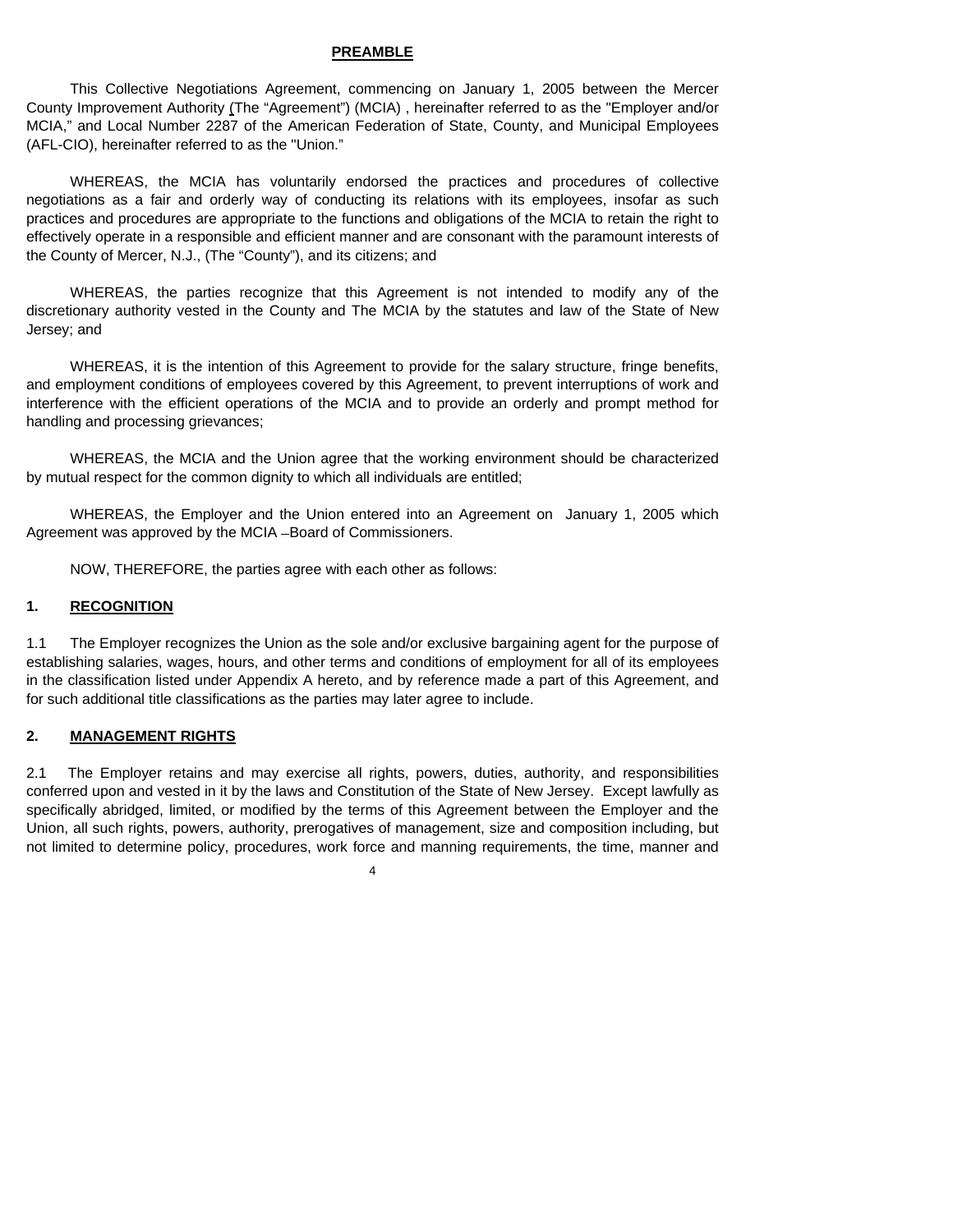method of work to be performed, the direction of the work force decisions involving efficiency and productivity, decisions to contract out of work and services, promotional criteria and procedures, disciplinary penalties and discharges and the right to promulgate and enforce reasonable and necessary rules and regulations governing the conduct and the activities of the employees are exclusively retained by the Employer.

2.2 MCIA employees are subject to mandatory **payroll deductions** including but not limited to federal and state income tax, Social Security Tax (FICA), Unemployment Insurance, the Public Employees Retirement System (pension) and Health Benefits Contributions. Other authorized deductions may be made on a voluntary basis and upon certification from the employee for deferred compensation, pension loans, life insurance or sunshine club.

#### **3. UNION SECURITY**

3.1 Upon receipt of a lawfully dated and executed written authorization from an employee, the Employer agrees to deduct the regular monthly union dues of such an employee from his pay and remit such deduction by the tenth day of the succeeding month to the official designated by the Union in dully notarized and dated writing, executed by an authorized officer of this Union, to receive such deductions. The Union will notify the Employer in writing of the exact amount of such regular membership dues to be deducted. Such deductions are defined and shall be made in compliance with "Title 52 of the Revised Statutes of the State of New Jersey," as amended by Chapter 345, P.L. 1981. The authorization shall remain in effect unless terminated by the employee who must give written notice of such cancellation (notice of withdrawal) to the Employer and the Union. Such termination of dues deductions shall take place as of the January 1st or July 1st next succeeding the date on which dated and executed written notice of withdrawal is filed by an employee with the Employer and the Union.

3.2 Dues deduction for any employee covered by the terms and conditions of this Agreement shall be limited to AFSCME Local 2287. Existing written authorization for dues deduction to an employee organization other than AFSCME Local 2287 must be terminated within sixty (60) days of the date of execution of this Agreement.

3.3 Any employee in the bargaining unit on the effective date of this Agreement who does not join the Union within thirty (30) days thereafter, any new employee who does not join within thirty (30) days of initial employment within the unit, any employee previously employed within the unit who does not join within ten (10) days of reentry into employment within the unit, or any temporary employee who does not join within the date of satisfactory completion of the probationary period or the completion of a three (3) month period following the beginning of employment, whichever is sooner, shall as a condition of employment, pay a representation fee to the Union by automatic payroll deduction. The representation fee shall be in an amount equal to 85 percent of the regular Union membership dues, fees, and assessments as certified by the Union to the Employer. This clause is not applicable to Court employees.

3.4 The Union agrees to indemnify, defend and hold the Employer harmless against any and all claims, suits, orders, or judgments brought or issued against the Employer as a result of any action by the Employer under the provisions of this Article 3**. Union Security**. The Union agrees to, at all relevant times,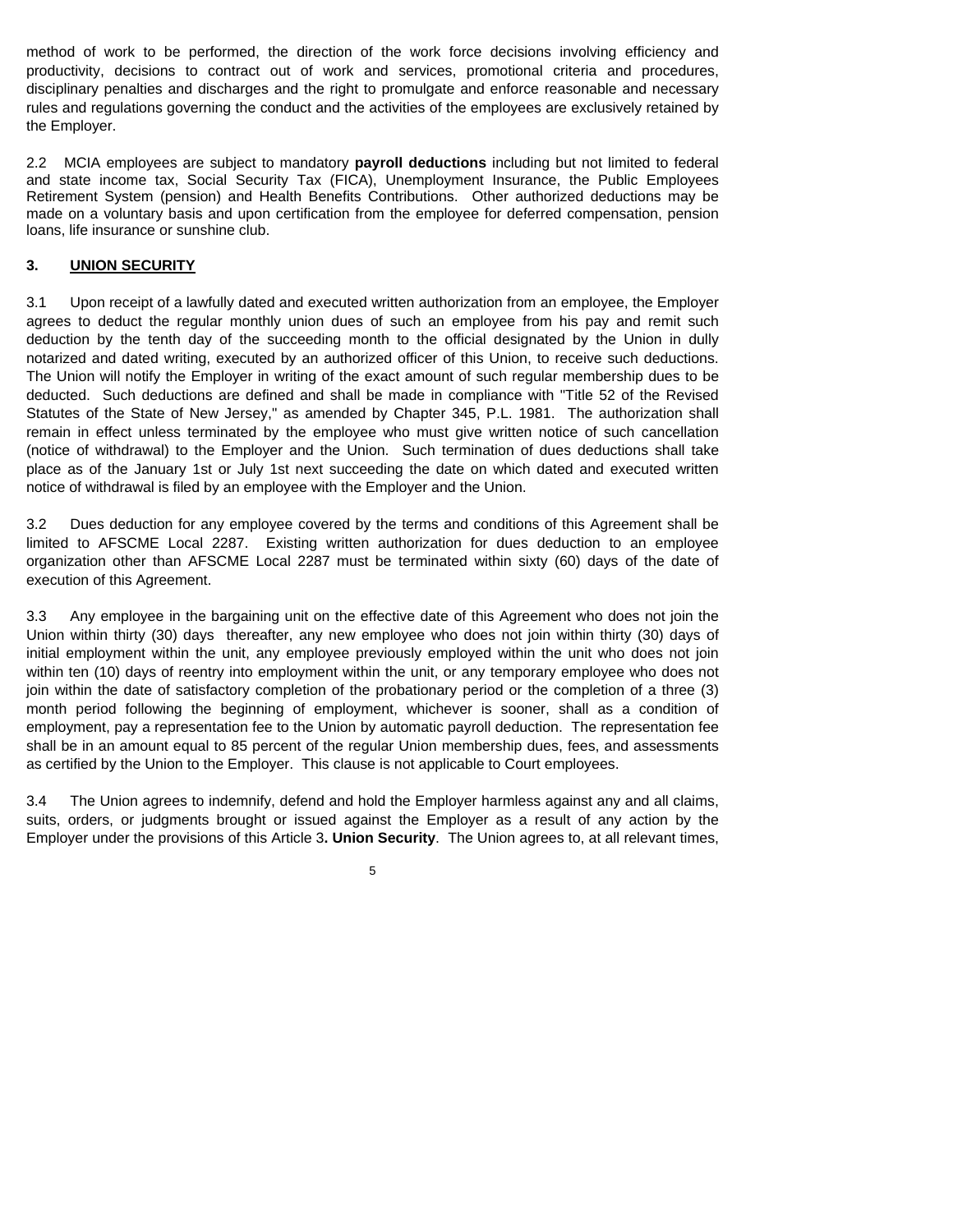maintain a "demand and return system" as shall than be required by all applicable law, as same may be amended.

3.5 The Union entitlement to the representation fee shall continue beyond the termination date of this Agreement so long as the Union remains the majority representative of the employees in the unit, provided that no modification is made to the provision by a successor agreement between the Union and the Employer.

3.6 The determination of the appropriate representation fees, those employees covered, payroll deduction provision, challenges to fair share fee assessments, time for fair share payments, and all other questions relating to the Agency Shop Law and its proper interpretation shall be made in accordance with Public Law 1979, Chapter 477, and N.J.S.A. 34:13A5.4 5.5 and 5.6 et seq.

#### **4. WORK SCHEDULES/WORK SHIFTS**

4.1 The work week shall consist of five (5) consecutive days, Monday through Friday, inclusive except for employees in continuous operations. A continuous operation is defined as an operation where the nature of the work provides for more than an eight (8) hour period per day and/or more than five (5) days per week. Any exception to the work schedules as outlined above may be made by the Employer and the Union by mutual agreement.

4.2 Where the nature of the work involved requires continuous operations, employees will have their schedules arranged in a manner which will reasonably attempt to achieve the goal that, on a rotation basis, that all employees will have an equal share of Saturdays and Sundays off, distributed evenly through the year.

4.3 The normal work shifts for all employees covered by this Agreement shall be as follows:

- a. MCIA White Collar (MCW) - seven (7) hours per day with one (1) hour unpaid lunch.
- b. MCIA Blue Collar (MCB)- seven (7 ) hours per day with one (1) hour paid lunch period.

# *Enforcement:*

#### *Solid Waste Enforcement Officer(s):*

Weekly work schedule is determined on a rotational basis.

*Example:* Enforcement Officer "A" is scheduled 6am to 2pm for a said week. He/she will work 5 days a week, Tuesday to Saturday, paid for 8hrs a day. (Note: Officer is paid for lunch) Officer "B" covers that week's Monday 6am to 2pm shift. Officer "B" resumes normal schedule for the rest of the week. (8:30am to 4:30pm Tuesday to Friday) Officer "C" would work a normal schedule for said week. (8:30am to 4:30pm Monday to Friday)

The following week Officer "B" would be scheduled for the early shift with Officer "C" covering Monday's 6am to 2pm shift. Meanwhile Officer "A" resumes a normal work schedule. The next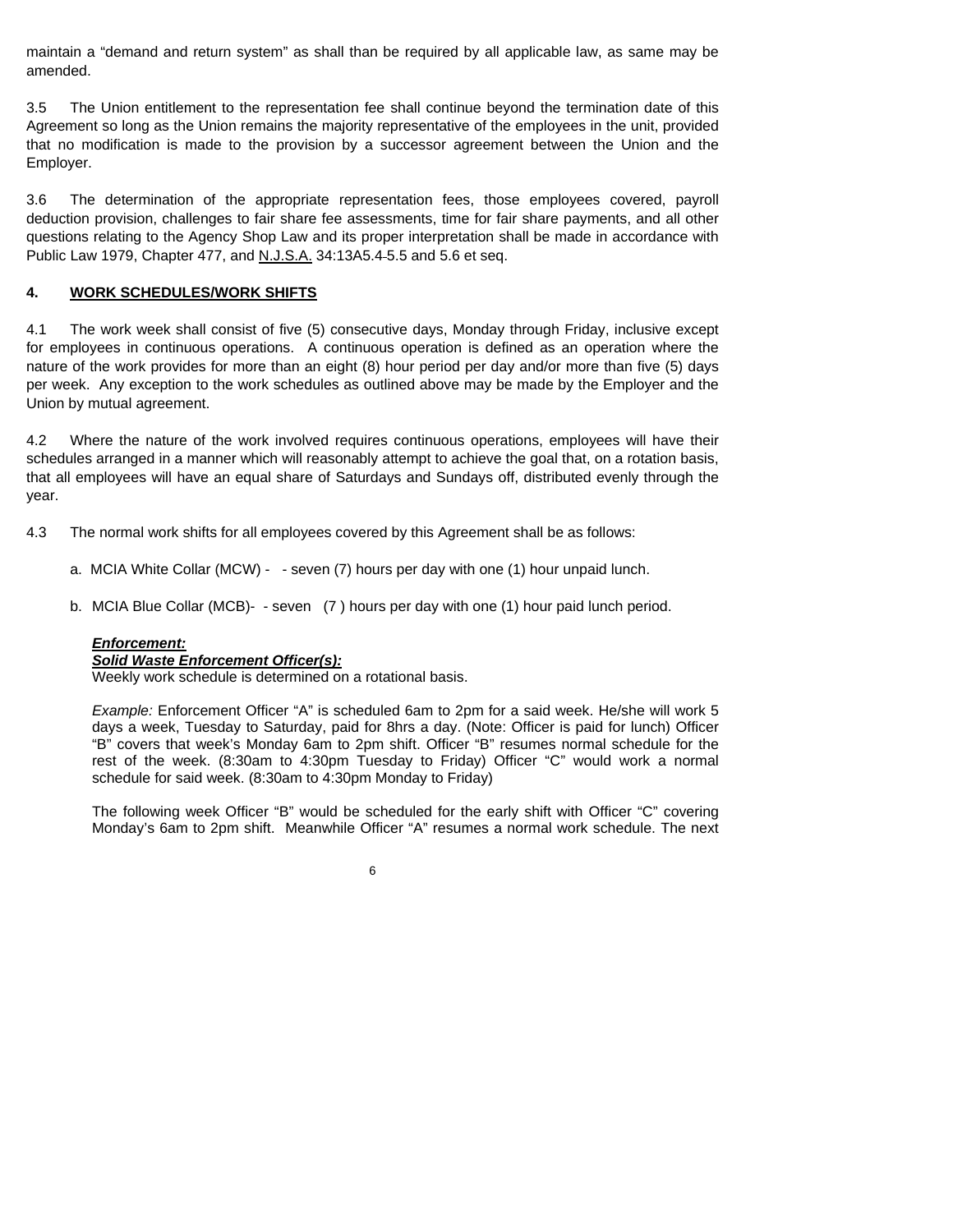week Officer "C" would be schedule for the early shift. This continues throughout the year on a rotational basis.

# *Transfer Station:*

#### *Scalemaster(s):*

Weekly work schedule is determined on a rotational basis.

*Example:* Scalemaster "A" is scheduled 6am to 2pm for a said week. He/she will work 5 days a week, Tuesday to Saturday, paid for 8hrs a day. (Note: Scalemaster is paid for lunch) Scalemaster "B" covers that week's Monday 6am to 2pm shift. Scalemaster "B" is then schedule to work the closing shift for the rest of the week. (10:00am to 6:00pm Tuesday to Friday)

4.4 The starting times of work shifts shall be determined by the Employer on January 1, and July 1of each year without prior consultation with the union. Emergency or exigency assignments may be made, at any time, without prior consultation with the Union.

4.5 Employees are entitled to two fifteen (15) minute breaks during each shift(one in the morning and one in the afternoon). In no instance may this break be taken immediately proceeding or following the lunch period. Employees who are required to work beyond regular quitting times shall receive a fifteen (15) minute break time when the period of work beyond the regular shift exceeds Three (3) hours. Break time shall not be accumulated and shall not interfere with operational needs.

# **5. OVERTIME (MCIA Blue Collar)**

5.1 Time and one-half the **full time** employee's regular rate of pay shall be paid for all work performed

by full-time employees under any of the following conditions, but compensation shall not be paid twice for the same hours.

- a. All work performed in excess of the following weekly work schedule:
	- 1. MCIA Blue Collar 40 through 48 hours.

5.2 Double time the employee's regular rate of pay shall be paid for work performed under the following conditions:

- a. All work performed on Sunday, excepting continuous operations.
- b. All consecutive hours of work performed in excess of sixteen (16) consecutive hours.
- c. All non-scheduled work performed on a holiday outside of an employee's normally scheduled work shift when an employee is called in to work because of a natural emergency (i.e., snow, ice and wind storms, flooding conditions, as defined by the employee's department head).

**Formatted:** Indent: Left: 0.5", Hanging: 0.5", Numbered + Level: 1 + Numbering Style: a, b, c, … + Start at: 2 + Alignment: Left + Aligned at: 0.5" + Tab after: 0.75" + Indent at: 0.75", Tabs: Not at 0.75"

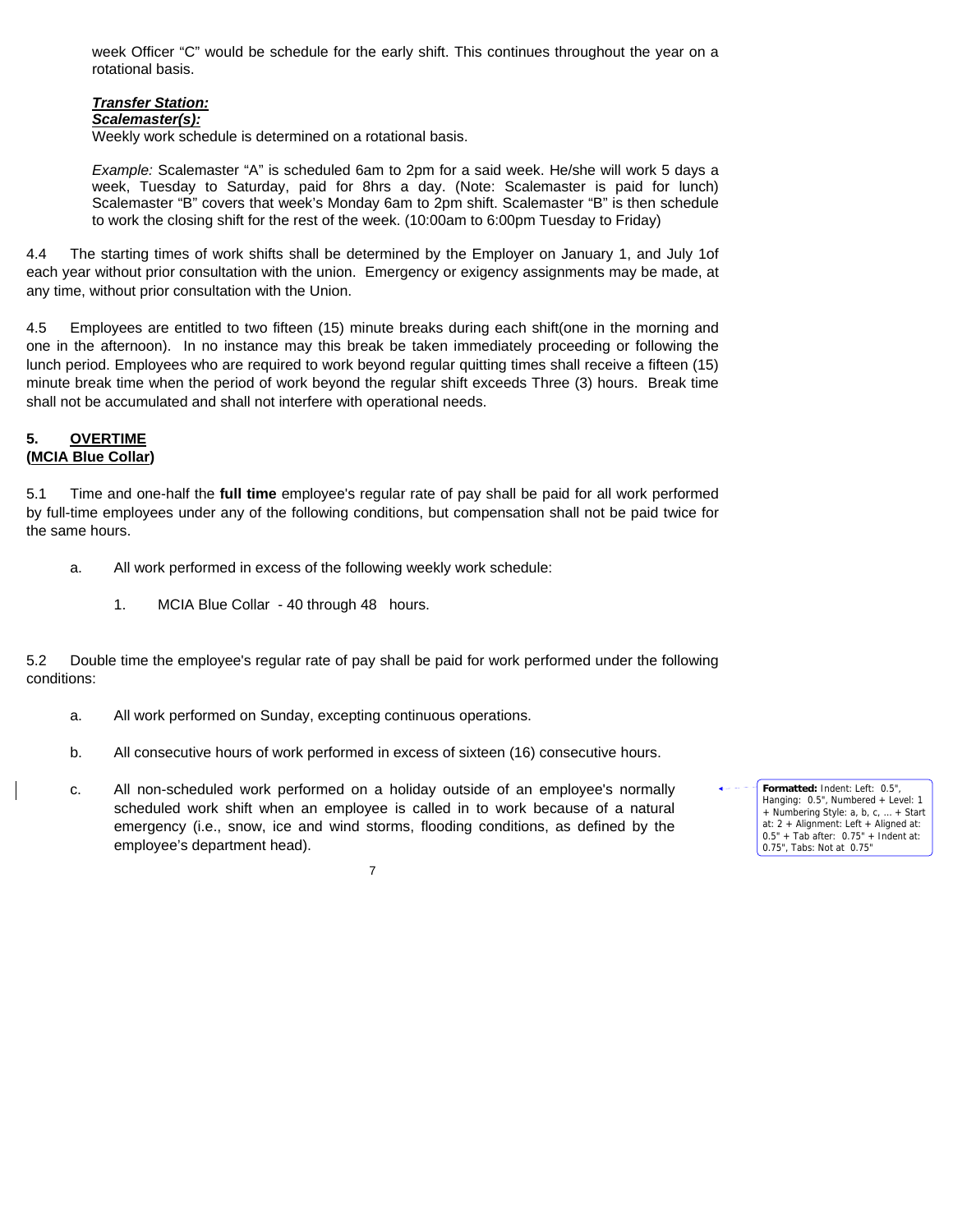- d. MCIA Blue Collar- 49 hrs and above
- e. All work performed on a holiday.

5.3 Authorized sick days, vacation days, personal days, or any other authorized leaves of absence with pay are considered work days for the purpose of computation of overtime payments in Paragraphs 5.1 and 5.2 above.

5.4 **Part-time employees** are exempted from the overtime provisions and 5.1 and 5.2 above. They shall be compensated for all hours worked in accordance with the following schedule:

a. MCIA Blue Collar - Compensation shall be paid at the employee's straight-time hourly rate of pay for the first 40 hours worked weekly. Overtime compensation at the rate of time and one-half an employee's straight-time hourly rate of pay shall be paid for all work performed in excess of 40 through 48 hours weekly.

5.5 Specific operations shall be exempted from the overtime provisions outlined in Paragraphs 5.1 and 5.2 above by mutual agreement between the Employer and the Union.

5.6 Overtime opportunities will be distributed as equally as possible, based upon availability, skill and\* ability among employees in the same job classification, department, division, and shift. It is understood that nothing in this clause shall require payment for overtime hours not worked.

5.7 Employees may elect to take compensatory time in lieu of overtime. However, no employee may accumulate more than 240 hours of compensatory time. Compensation time in excess of 240 hours must be paid out at the earliest opportunity. The base rate of pay for calculating compensatory time payouts shall be the employee's base pay rate at the time the compensatory time was earned. Overtime earned and booked as compensatory time shall be entered pursuant to clauses 5.1 or 5.2 as applicable. Upon separation an employee will be paid for their accumulated comp. and vacation time.

5.8 All work performed by all employees, covered under this agreement, for special events, on nonnormally schedule work hours may receive compensatory time as determined by the affected employee's choices

#### **(MCIA White Collar)**

5.9 Time and one-half a full time employee's regular hourly rate of pay shall be paid for all authorized overtime work performed by full-time employees under any of the following conditions, but compensation shall not be paid twice for the same hours.

- a. All work performed in excess of Forty (40) through 48 hours in a work week, except as otherwise provided in Paragraph 5.10 below.
- b. All work performed on a Saturday.

8

**Formatted:** Numbered + Level: 1 + Numbering Style: a, b, c, … + Start at: 2 + Alignment: Left + Aligned at: 0.5" + Tab after: 0.75" + Indent at: 0.75", Tabs: Not at 0.75"

**Formatted:** Indent: Left: 0", First line: 0", Outline numbered + Level: 2 + Numbering Style: 1, 2, 3, … + Start at: 6 + Alignment: Left + Aligned at:  $0" +$  Tab after:  $0.5" +$  Indent at: 0.5", Tabs: 0", List tab + Not at 0.25" + 0.5"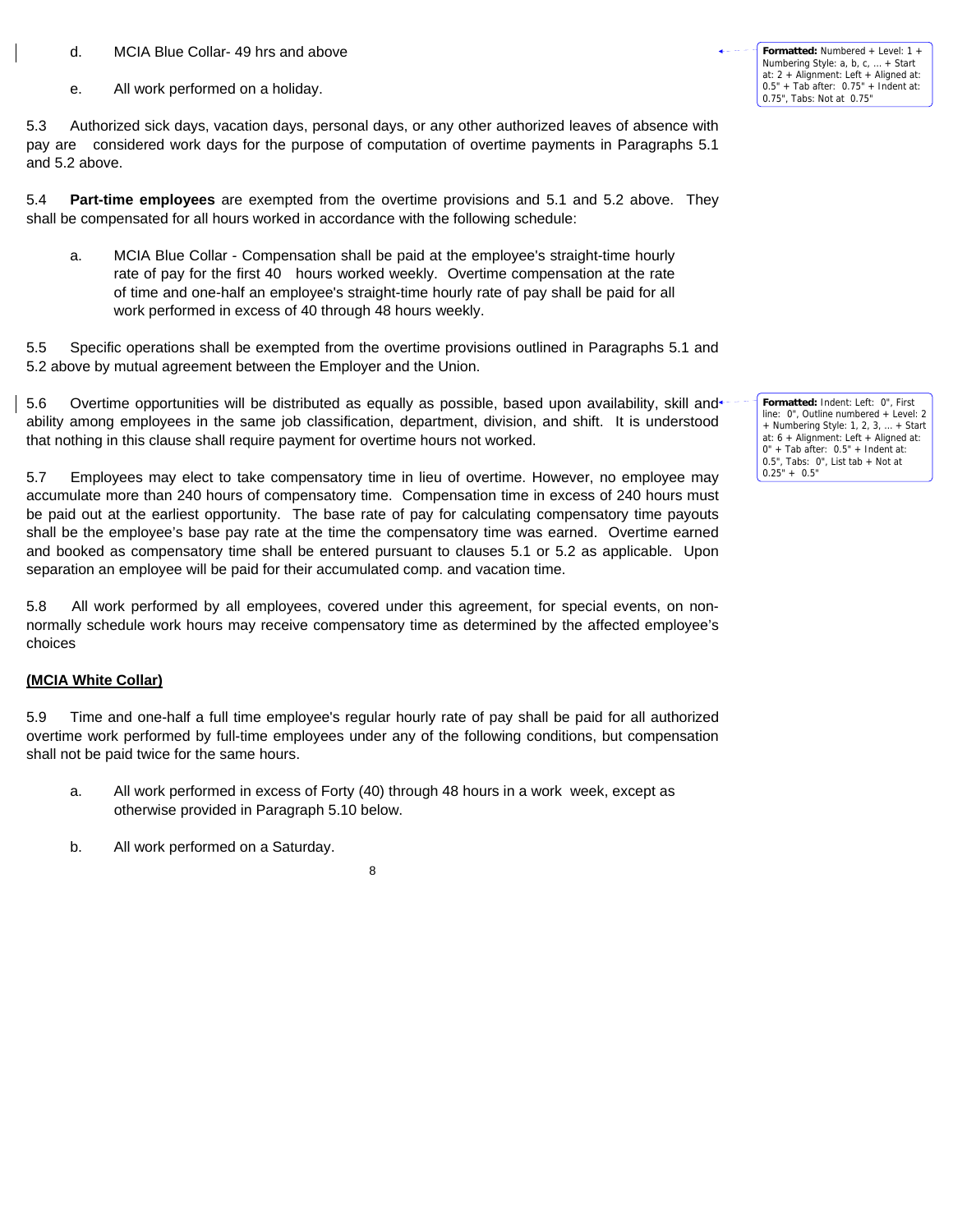5.10 Double time the employee's regular hourly rate of pay shall be paid for all authorized overtime work performed under the following conditions:

- a. All work performed on Sunday.
- b. All consecutive hours of work performed in excess of sixteen (16) consecutive hours.
- c. MCIA White Collar- 49 hours and above
- d. All work performed on a holiday.

5.11 Authorized overtime work performed beyond the normal work schedule shall be calculated and paid in the following manner:

- a. From the sixteenth minute through the thirtieth minute of authorized overtime, a onehalf hour overtime payment.
- b. From the thirty-first minute and thereafter of all authorized overtime, payment for all overtime worked, commencing with the termination of the normal work schedule through the termination of authorized overtime assignment.

5.12 Authorized sick days, vacation days, personal days, or any other authorized leaves of absence with pay are considered work days for the computation of overtime payments in Paragraphs 5.9 and 5.10 above.

5.13 Part-time employees are exempted from the overtime provisions of 5.9 and 5.10 above. They shall be compensated for all hours worked in accordance with the following schedule:

5.14 Compensation shall be paid at the employee's straight-time hourly rate of pay for the first 40 hours $\cdot$ worked weekly, excluding meal periods. Overtime compensation at the rate of time and one-half an employee's straight-time hourly rate of pay shall be paid for work performed in excess of 40 hours weekly, excluding meal periods.\

5.15 All Employees covered by the provisions of this Article shall be entitled to elect to be paid for authorized overtime hours worked in accordance with Paragraphs 5.9, 5.10 and 5.11 above or to be given compensatory time off on an hour for hour basis. Subject to the limitations and conditions contained herein. Upon separation an employee will be paid for their accumulated comp. and vacation time.

5.16 Overtime opportunities will be distributed as equally as possible based upon availability, skill and ability, according to seniority among those employees within a division who regularly perform such work. It is understood that nothing in this clause shall require payment for overtime hours not worked.

5.17 All work performed by all employees, covered under this agreement, for special events, on non-

9

**Formatted:** Indent: Left: 0", First line: 0", Outline numbered + Level: 2 + Numbering Style: 1, 2, 3, … + Start at: 14 + Alignment: Left + Aligned at: 0" + Tab after: 0.5" + Indent at: 0.5", Tabs: 0", List tab + Not at  $0.25" + 0.5"$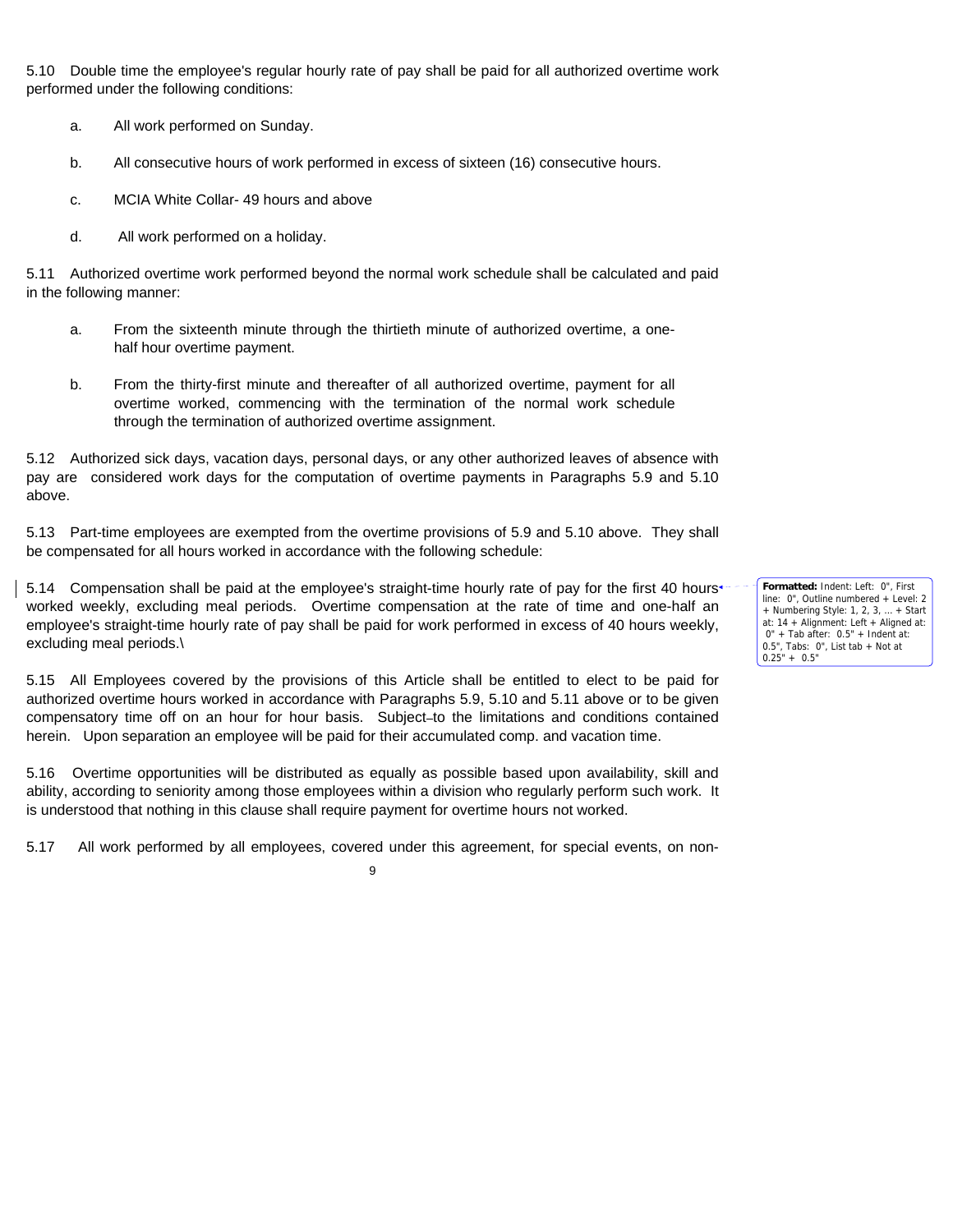normally schedule work hours may receive compensatory time as determined by the ehoice of the employee.

#### **6. PAY SCALES - RATES OF PAY**

6.1 The rates of pay for all employees covered by this Agreement for calendar years 2005, 2006 and 2007 shall be set forth in the Compensation Schedules attached as Appendixes B through C. Part-time employees (employees working twenty (20) hours a week or more) will receive **pro-rated** wages and benefits.

6.2 During the term of this Agreement, the compensation schedule will not be changed unless by mutual consent of the Employer and the Union.

- 6.3 The salary package for calendar years, 2005, 2006 and 2007 shall be as follows
	- a. Effective January 1, 2005 all employees shall receive a one and three-fourths (1.75%) percent salary increase.
	- b. Effective July 1, 2005 all employees shall receive a one and three-fourths (1.75%) percent salary increase.
	- c. Effective October 1, 2005 all employees shall be moved into proper step, associated with their range, which is greater than their salary for their respective title .
	- d. Effective January 1, 2006 all employees shall receive a three and one half (3.5%) percent salary increase.
	- e. Effective July 1, 2006 all employees in grade January 1, 2006 shall receive one increment on the step guide within the salary range for their respective title as set forth in the compensation schedule attached.
	- f. Effective January 1, 2007 all employees shall receive a three and one half (3.5%) percent salary increase.
	- g Effective July 1, 2007 all employees in grade January 1, 2007 shall receive one increment on the step guide within the salary range for their respective title as set forth in the compensation schedule attached.

6.4 A MCIA Blue Collar employee who performs work in a higher pay classification other than his own for at least four (4) hours in any work day shall receive the higher rate of pay for such work for the period of time it is performed and his salary shall be adjusted to the step in the range of the higher pay classification which reflects a minimum of five (5) percent salary increase above his present salary, and in no instance would an employee receive less than his present salary.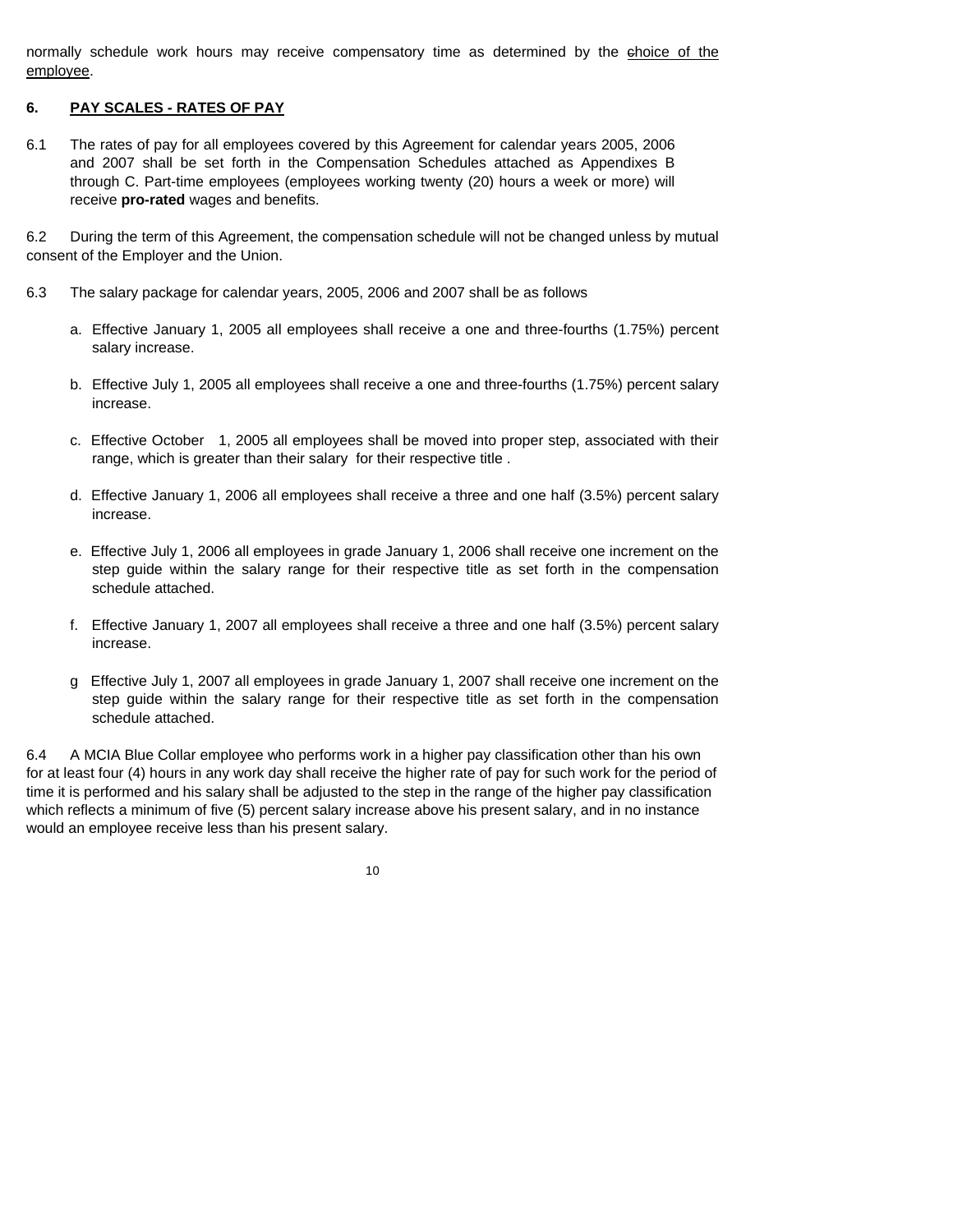6.5 A MCIA White Collar employee who performs work in a higher pay classification other than his own shall have his salary adjusted to the step in the range of the higher pay classification which reflects a minimum of five (5) percent salary increase above his present salary, provided however, such assignment is authorized by the Department Director, Chief, Division of Employee Relations and the Executive Director.

# **7. EMERGENCY CALL-IN TIME**

7.1 Any employee who is called in on an emergency basis other than his regularly scheduled shift shall be guaranteed not less than four (4) hours pay at the contract rate provided.

# **8. INSURANCE AND RETIREMENT BENEFITS**

8.1 The Authority agrees to provide eligible employees and their eligible dependents (and Domestic Partners if required by law) with Hospitalization, Medical and Major Medical Insurance through the New Jersey State Health Benefits Program or to provide analogous but not identical health benefits coverage through a self-insurance program or independent insurance carrier. The premium costs for said programs shall be fully paid by the Authority except that in the election of a Health Maintenance Organization Programs, an eligible employee shall continue to be required to pay, through payroll deductions, the difference in cost, if any, between standard Hospital/Medical coverage and HMO coverage.

8.2 The Authority agrees to provide Hospital/Medical insurance to eligible retired employees in accordance with the provisions of Chapter 48, Public Law of 1999. Said insurance will analogous but not identical coverage continue under any self-insurance program or independent carrier the Authority may choose.

8.3 The Authority agrees to provide a co-payment Prescription Drug Program (\$12.00 brand name and \$4.00 generic drugs) to eligible employees and their eligible dependents; the premium costs for said program to be paid by the Authority . Further, for the purposes of this Program, eligible newly hired employees shall be defined as full-time permanent employees only.

8.4 The Authority agrees to provide female contraceptives to this drug program.

8.5 The Authority shall provide for the payment of accumulated unused sick leave at the time of retirement of an eligible employee at the rate of fifty percent (50%) of his/her accumulated unused sick time to a maximum of eighteen thousand dollars (\$18,000).

8.6 The Authority agrees to provide a Dental Insurance Coverage to eligible employees and their dependents. (and Domestic Partners, if required by law) There shall be three types of coverage as follows:

- a. Basic Dental Coverage (as analogous but not identical to the coverage defined by the current dental contract.)
- b. Premium Dental Insurance.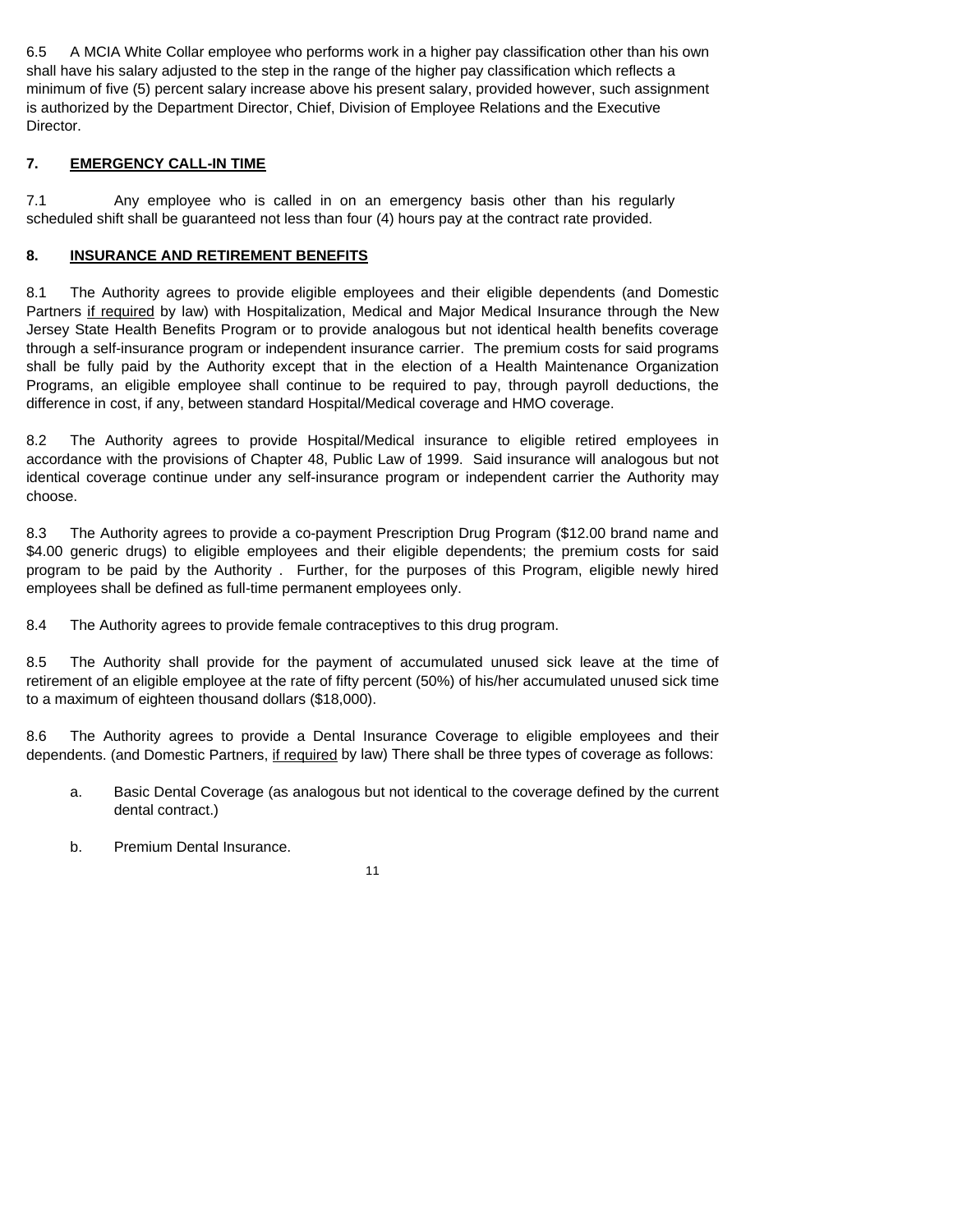#### c. Eastern Dental Insurance.

 The Authority will pay all the costs of the Basic Dental Program. Employees shall be responsible for any additional costs associated with the premium dental program or the Eastern Dental Program in excess of the cost for basic coverage.

8.7 Any change in carriers shall be discussed and reviewed with the Union prior to implementation.

8.8 The Authority agrees to employ its best efforts to make available insurance coverage the State Disability Plan. All eligible employees are required to follow the procedures as outlined under this Plan.

8.9 Effective January 1, 2005, each active employee except those with single coverage shall have deducted from his or her salary \$22.00 per pay period for all medical, dental and prescription drug insurance. Those employees with single coverage shall have \$17.00 per pay period deducted for such medical, dental and prescription drug insurance coverage.

8.10 Effective January 1, 2007, each active employee except those with single coverage shall have deducted from his or her salary \$24.00 per pay period for all medical, dental and prescription drug insurance. Those employees with single coverage shall have \$19.00 per pay period deducted for such medical, dental and prescription drug insurance coverage. There shall be no other increase in this health co-payment for the duration of the contract.

8.11 The Authority agrees to establish a vision care program which is not a reimbursement program. The vision care program will allow eligible Authority employees to receive discounts from designated Countywide providers to reduce costs in the purchase of lenses, frames and eye examinations.

# **9. PAID LEAVES OF ABSENCE**

9.1 Bereavement Days-In the event of the death of a member of the immediate family of any employee covered by this Agreement, the immediate family being mother, father, sister, brother, spouse, child, mother-in-law, father-in-law, grandparents, grandchild or any other relative living in the household of the employee, said employee shall be excused for a period not to exceed five (5) working days in a (7) sevenday period for bereavement purposes beginning with the day of death or the day after the day of death. The employee will be paid his regular hourly rate of pay for any such days of excused absence which occur during his normal work week, but in no event more than eight (8) hours straight pay (MCIA Blue Collar), or seven (7) hours straight pay (MCIA White Collar) for any one (1) day.

9.2 Union Business- An employee who is duly authorized in writing to be a representative of the Union shall be granted a leave of absence with pay for the time necessary to conduct Union business or attend conventions. The Union shall be authorized an aggregate of no more than ten (10) days in any calendar year for the above purpose, provided a request for such days is made in writing and authorization granted by the Executive Director. The Union President and/or his/her designee shall be allowed such time off as is necessary to conduct intra-county Union business, provided that prior approval is requested and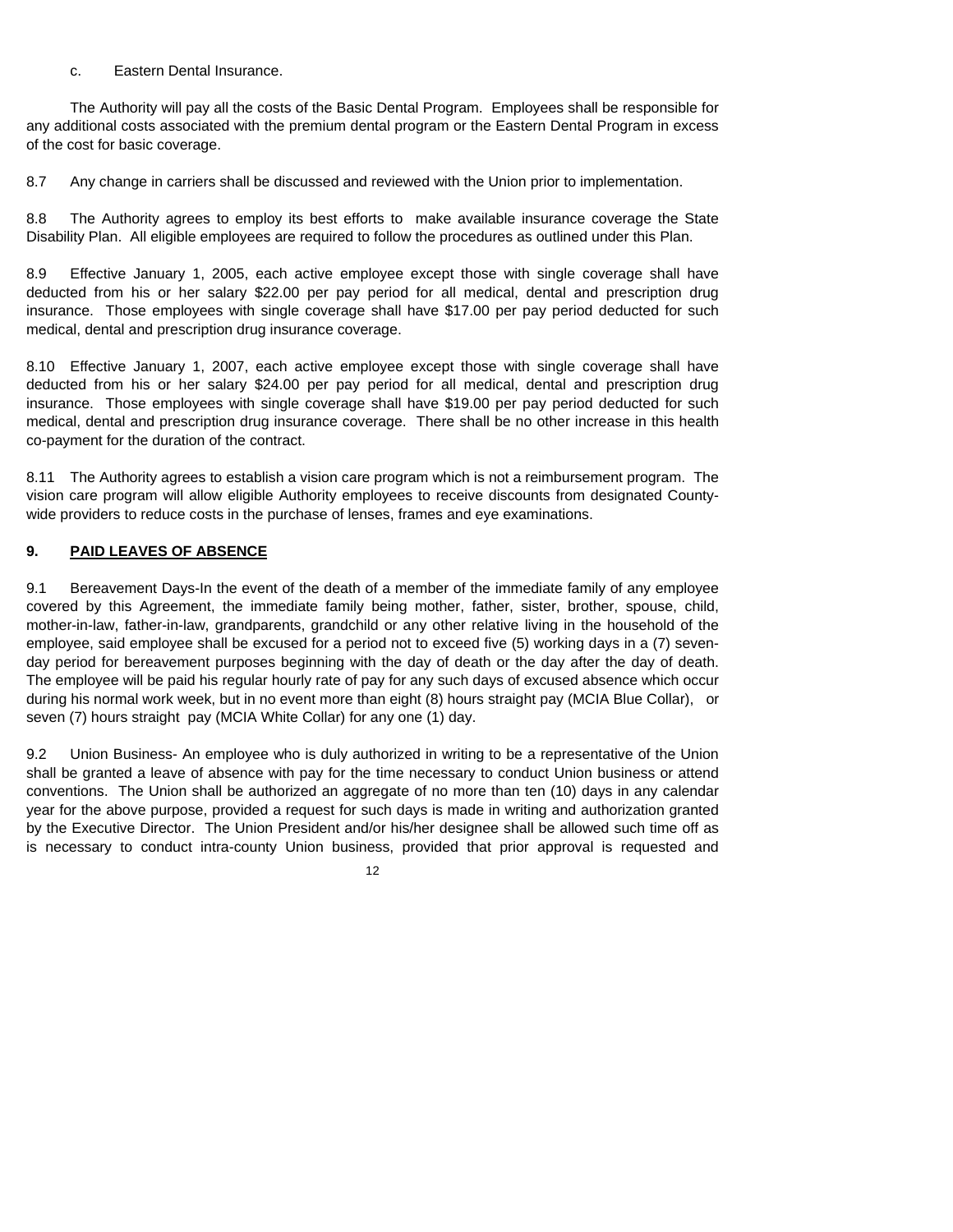authorization granted by the Division Director.

9.3 Occupational Injury Leave- Any employee who is disabled because of occupational injury or illness shall be covered by the provisions of the Authority's adaptation of the New Jersey Workers' Compensation Law from the day after the date of injury or illness and shall be eligible for a leave of absence for the entire period of disability as certified by MCIA's physician on initial or, at MCIA's sole discretion, on reexamination(s).This adaptation shall be 70% of the employee's wage, with no maximum salary cap.

 Employees on an authorized leave of absence shall be paid temporary workers' compensation benefits as set by law and by the Division of Worker's Compensation for the period of their disability commencing the day after the date of the injury or illness.

9.4Sick Leave- All full-time permanent, full-time temporary or full-time provisional employees shall be entitled to sick leave with pay.

- a. Paid Sick Leave may be utilized by employees when they are unable to perform their work by reason of personal illness, maternity, accident, or exposure to contagious disease. Paid Sick leave may also be utilized for up to five (5) days per year. For the attendance by the employee upon a member of the immediate family who is seriously ill. Sick leave may be taken in hourly units.
- $b.$  The sick leave with pay shall accrue to any full-time permanent employee on the basis of one working day per month during the remainder of the first calendar year of employment after initial appointment and fifteen (15) working days in every calendar year thereafter, said fifteen (15) days to be credited effective January 1 of each succeeding year.
- c. Any amount of sick leave allowance not used in any calendar year shall accumulate to the employee's credit from year to year to be used if and when needed for such purpose.
- d. An employee shall not be reimbursed for accrued sick leave at the time of termination of his employment excepting as provided under Article entitled, "Insurance and Retirement Benefits."
- e If an employee is absent for reasons that entitle him to sick leave, **the employee's supervisor shall be notified, by the employee, as of 30 minutes prior to the employee's usual reporting time**, except in those situations where notice must be made prior to the employee's starting time in compliance with specific department regulations.
	- Failure to so notify his supervisor shall be cause for denial of the use of sick leave for that absence and further disciplinary action.
	- $(2)$  Absence without proper notice for five (5) consecutive days shall constitute a<sup>+</sup> resignation not in good standing.

**Formatted:** Outline numbered + Level: 1 + Numbering Style: a, b, c, … + Start at: 1 + Alignment: Left + Aligned at: 0" + Tab after: 0" + Indent at: 0"

**Formatted:** Outline numbered + Level: 1 + Numbering Style: a, b, c, … + Start at: 1 + Alignment: Left + Aligned at: 0" + Tab after: 0" + Indent at: 0"

**Formatted:** Outline numbered + Level: 2 + Numbering Style: 1, 2, 3, … + Start at: 1 + Alignment: Left + Aligned at:  $0" +$  Tab after:  $0" +$ Indent at: 0" **Formatted:** Indent: Left: 1",

Hanging: 0.5", Numbered + Level: 1 + Numbering Style: 1, 2, 3, … + Start at:  $2 +$  Alignment: Left + Aligned at:  $0.5" +$  Tab after:  $0" +$  Indent at:

0.5"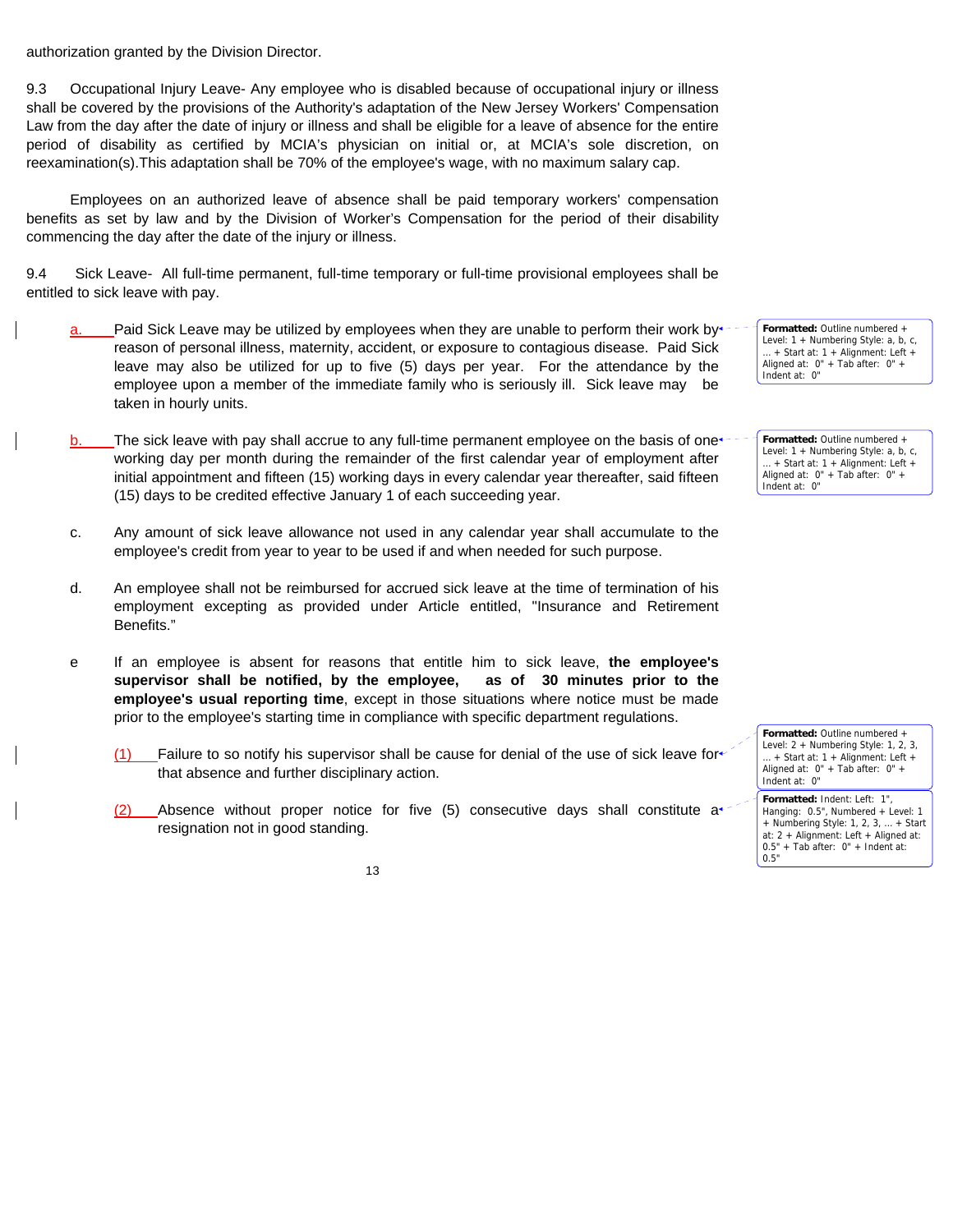# f. Transfer Station Personnel and Enforcement Officers

In case of an **emergency call out**, the Scale Master and Enforcement Officer that are scheduled to open the Mercer County Transfer Station must follow the following procedures or face automatic termination:

# (1) **Scale Master:**

- Must call 1hr before the scheduled opening time.
- Call Transfer Station Operations Manager (Operations Manager will then call scheduled early morning Enforcement Officer first, if unable to reach early morning Enforcement Officer, Operations Manager will then call Principal Enforcement Officer).
- If unable to reach Transfer Station Operations Manager, then Scale Master must call Principal Enforcement Officer.
	- (Principal Enforcement Officer will then call the scheduled Enforcement Officer.)
- If unable to reach Principal Enforcement Officer, then Scale Master must call scheduled Enforcement Officer.
- If unable to reach scheduled Enforcement Officer, then Scale Master must call Senior Enforcement Officer.
- If unable to reach Senior Enforcement Officer, then Scale Master must call an Enforcement Officer. (A list of Enforcement Officers, listed by seniority, will be provided.)

**Note:** Scale Master must speak to one of the abovementioned personnel or repeat said procedure. If Scale Master does not speak to one of the abovementioned personnel then he or she must report to the Transfer Station to ensure the facility is open on time.

# **(2) Enforcement Officer:**

- Must call 1hr before the scheduled opening time.
- Call Principal Enforcement Officer. (Principal Enforcement Officer will then contact the scale house to ensure the Transfer Station is open or report to the scale house.)
- g. The Employer may require proof of illness or injury of an employee on sick leave or Workers' Compensation whenever such requirements appear reasonable. Abuse of sick leave shall be cause for disciplinary action. The MCIA may also require the employee to be examined or reexamined, at any reasonable time by MCIA's physician(s) and to provide MCIA's physician(s) with requested medical records. The MCIA shall pay the cost of examinations it requires, by its own physician.
	- (1) In case of leave of absence due to exposure to contagious disease, a certificate from the Department of Health shall be required, both to verify the need for leave and to return to work.
	- (2) The Employer may require an employee who has been absent because of personal illness, as a condition of his return to duty, to be examined by the County Physician or by a physician designated by the County Physician. Such examination shall establish

14

**Formatted:** Outline numbered + Level: 2 + Numbering Style: 1, 2, 3, … + Start at: 1 + Alignment: Left + Aligned at: 0" + Tab after: 0" + Indent at: 0" **Formatted:** Indent: First line: 0.25",

Bulleted + Level: 1 + Aligned at: 1" + Tab after: 1.25" + Indent at: 1.25"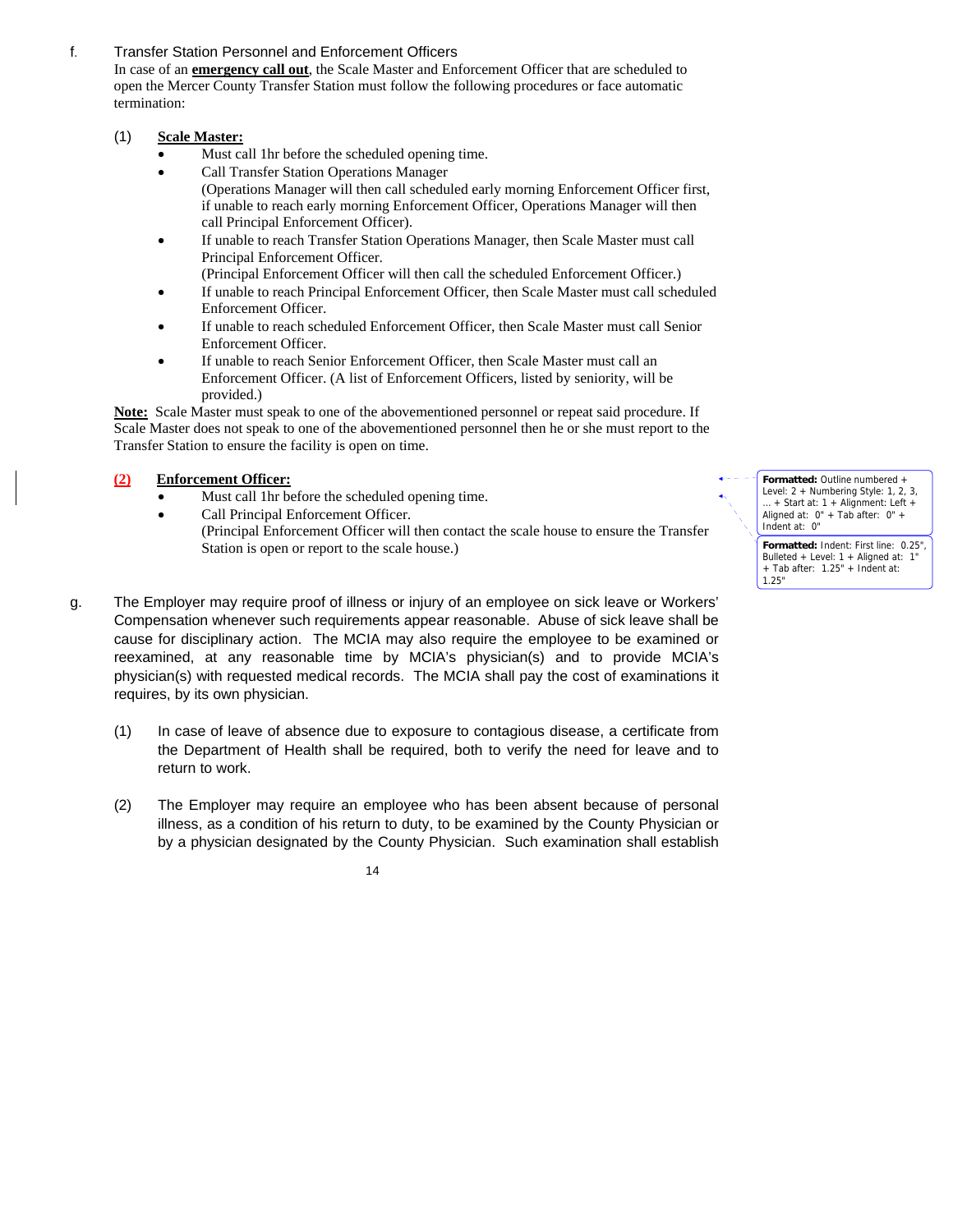whether the employee is capable of performing his normal duties without limitations and that his return will not jeopardize the health of the other employees.

h. Part-time permanent employees will earn sick time on the basis of one day earned for every 20 full days worked.

i. Part-time temporary, part-time provisional, seasonal, or hourly paid employees shall not be entitled to sick leave.

j. Sick leave credits shall continue to accrue while an employee is on leave with pay and authorized leave of absence due to work-related injury or illness. Credits shall not accrue while an employee is on any leave without pay except active military leave.

k. Nothing contained in this Agreement shall limit or prevent the MCIA from instituting a lawful sick leave and/or Workers' Compensation verification policy(ies).

9.5 Sick Leave Buy Back- Full time employees having accumulated ten (10) or more of their fifteen (15) sick days for that year, will have the option of being paid five (5) days wages in lieu of carrying over five (5) of their sick days.

 Any employee wishing to exercise the sick leave pay option must exercise this option by December 1 of the year in which the requirements have been met. An employee shall make this request in writing to the Chief, Division of Employee Relations. Any decision to exercise this option subsequent to December 1 of the year in which the requirements have been met shall not be considered.

9.6 Jury Duty- All employees covered by the terms of this Agreement shall be granted a leave of absence with pay when required to serve on jury duty. Employees granted this leave of absence shall be required to return or reimburse the Employer for any jury fees or compensation received by them for serving on jury duty.

 In the event that an employee serving on jury duty is given advance notice that he is not to report for jury duty on any specific day, said employee shall report for work at his normal starting time. Should an employee serving on jury duty be released from jury duty prior to 12:00 noon on any specific day, he shall be required to report to work for the remainder of his shift.

 In the event that an employee serving on jury duty is released after 12:00 noon, said employee shall not be required to report to work for the remainder of his shift.

 For the purposes of this Article, any employee who is called upon to serve jury duty shall have his work schedule adjusted, if necessary, to place him on the normal (daytime) shift for the period of time he is required to serve jury duty.

#### **10. ABSENCE WITHOUT LEAVE**

10.1 Any unauthorized absence of an employee from duty shall be an absence without leave and is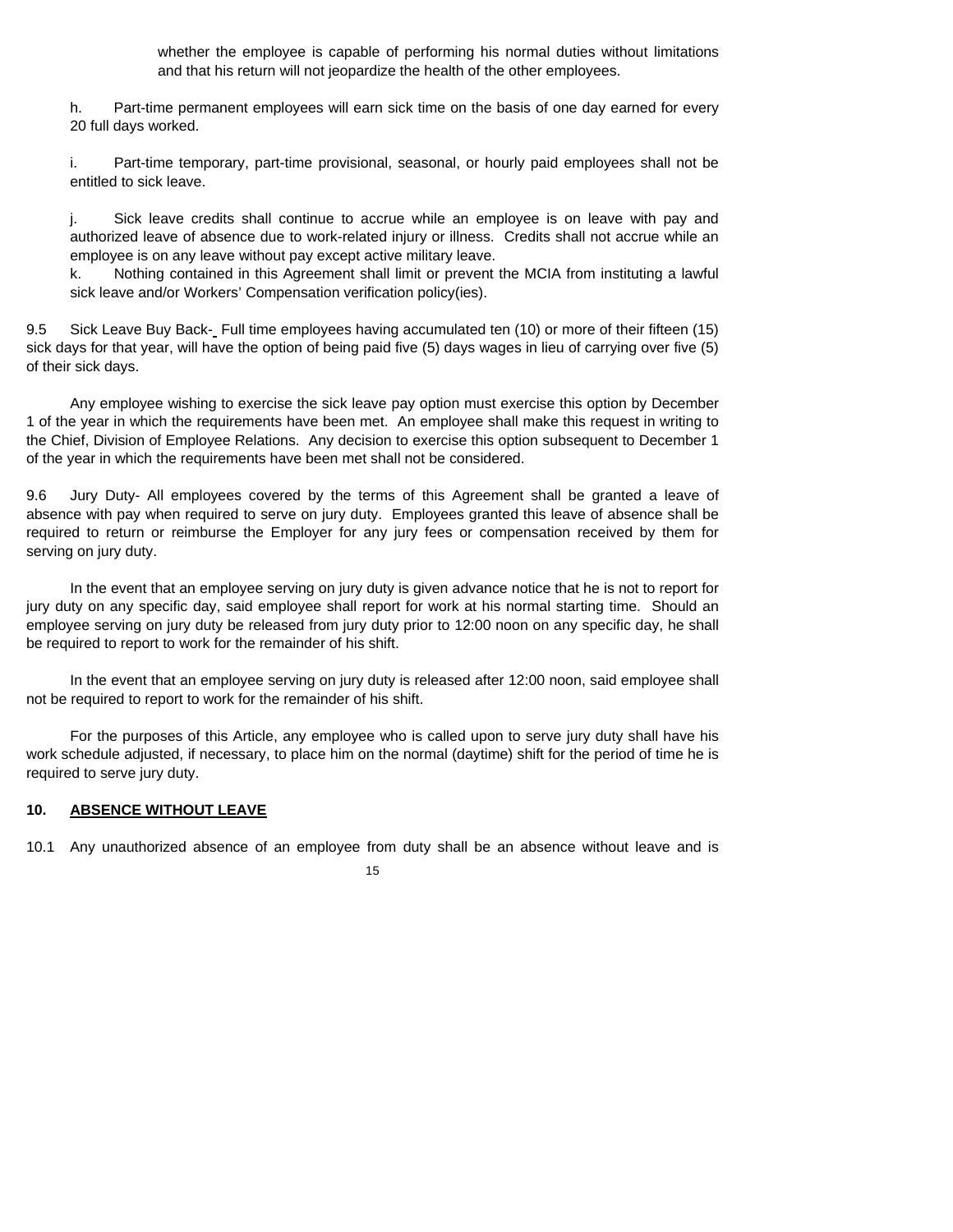cause for disciplinary action and/or termination.

10.2 Leave granted for a particular reason and used for a purpose other than that for which such leave was granted, shall be unauthorized absence and may be cause for disciplinary action and/or termination.

# **11. FAMILY AND MEDICAL LEAVE**

11.1 General Policy. There may be occasions when an employee requests to be temporarily relieved of his or her work responsibilities for family or medical leave. In such instances, the MCIA will grant leaves of absence in accordance with the requirements of the federal Family Medical Leave Act ("FMLA") and New Jersey Family Leave Act ("FLA"). Under the FMLA, eligible employees who request leave because of (i) the birth, adoption or placement of child in foster care with employee; (ii) the employee's serious health condition; or (iii) the serious health condition of the spouse, child or parent of the employee, will be granted unpaid family or medical leave of up to twelve (12) weeks in any twelve (12) month period. Under the FLA, eligible employees who request leave because of (i) the birth or adoption of a child, or (ii) the serious health condition of the spouse, child or parent of the employee, will be granted unpaid family or medical leave of up to twelve (12) weeks in any twenty-four (24) month period. Leave under either the FMLA or the FLA provides the employee with certain assurances of job security and continued employee benefits during the leave.

11.2 Eligibility. Full-time (and some part-time) employees maybe eligible for family or medical leave if they meet the requirements set forth below:

- a FMLA. Employees are eligible for FMLA leave if:
	- (1) They have worked for the MCIA for at least 12 months; and
	- (2) They have worked at least 1250 hours during the 12 month period immediately preceding the start of the requested leave.
- b FMLA: Employees are eligible for FLA leave if:
	- (1) They have worked for the MCIA for at least 12 months; and
	- $(3)$  They have worked at least 1000 hours during the 24 month period immediately\* preceding the start of the requested leave.

11.3 12 or 24 Month Period**.** The MCIA will use a rolling 12 or 24 month period to measure eligibility for requested leave under either the FMLA or the FLA. This means that the 12 month period under the FMLA or the 24 month period under the FLA will be measured backwards from the date on which the leave is requested to commence.

11.4FMLA Leave Entitlement vs. FLA Leave Entitlement:

- a FMLA Leave. May be taken for the following reasons:
	- (1) The birth, adoption or placement in foster care of a child;
	- (2) The employee's serious health condition; or
	- (3) The serious health condition of the spouse, child or parent of the

16

**Formatted:** Outline numbered + Level: 2 + Numbering Style: 1, 2, 3, … + Start at: 1 + Alignment: Left + Aligned at: 0" + Tab after: 0" + Indent at: 0"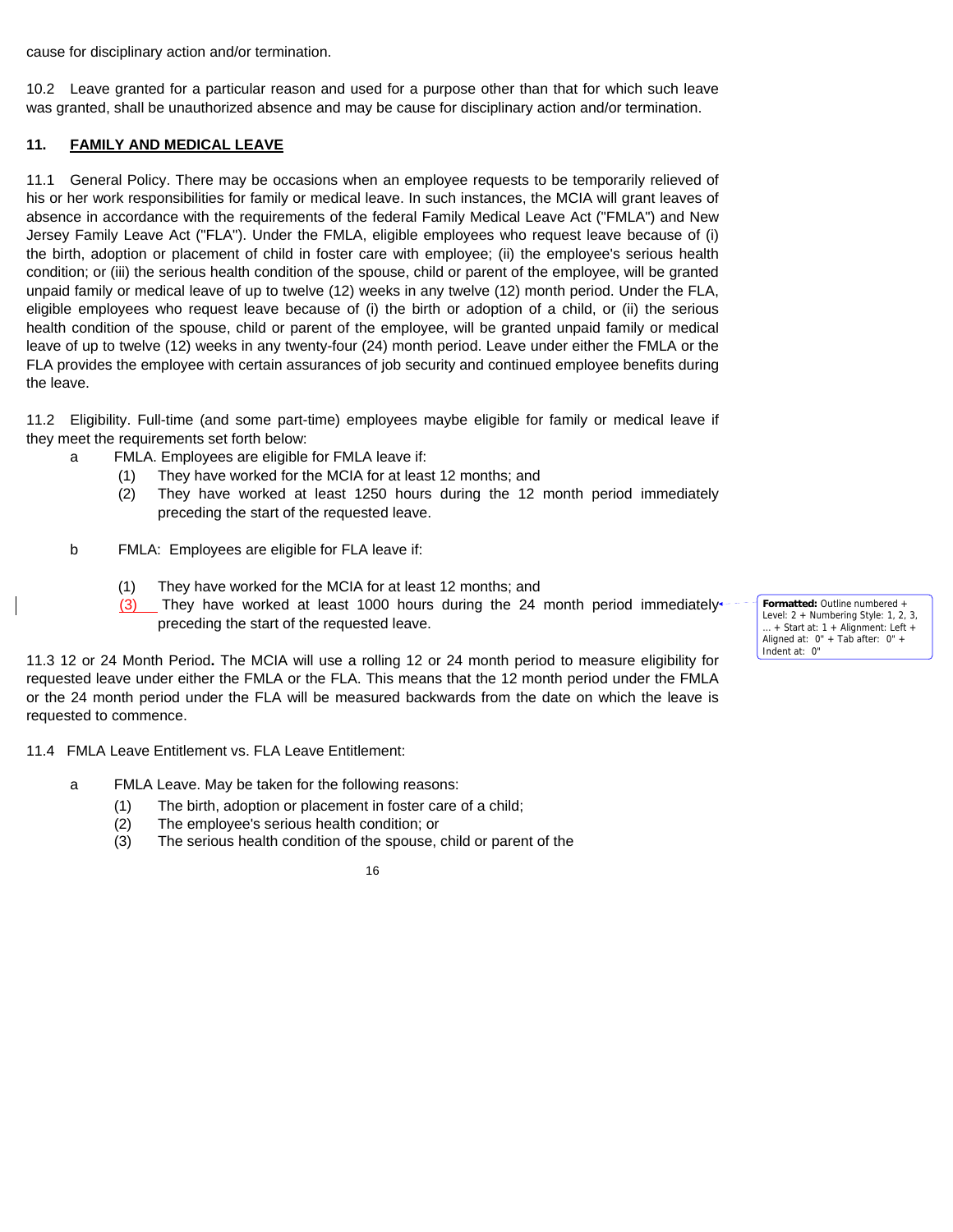employee.

- b FLA Leave: May be taken for the following reasons
	- (1) The birth or adoption of a child; or placement in foster care of a child.
	- (2) The serious health condition of the spouse, child or parent of the employee

If an employee requests leave that is covered by both the FMLA and the FLA, the leave simultaneously counts against the employee's entitlement under both acts. For example, if the employee requests leave for the birth of a child, such leave would be covered under both the FMLA and the FLA. The employee would therefore only be entitled to a total of 12 weeks leave. If, however, the employee requests leave that is only covered by the FMLA, it shall not abridge the employee's right to request leave for reasons allowed under the FLA. This means that in certain limited circumstances, the employee may be entitled to up to twenty-four (24) weeks leave in a twelve (12) month period. For example, if the employee requests leave to care for his/her own serious health condition, such leave would only be covered by the FMLA. The employee could then request an additional 12 weeks for reasons allowed under the FLA, such as to careforafamilymemberwithaserioushealthcondition.

**11.5** Definition of "Serious Health Condition": An illness, injury, impairment or physical or mental condition that involves:

- a inpatient care in a hospital, hospice or residential medical care facility, or
- b continuing treatment by a health care provider.

#### 11.6 Procedure.

- a. Notice. To the extent possible, advance written notice of a request for family or medical leave is required. When the need for leave is foreseeable, request for leave under this policy must be submitted in writing to the Department Head and the MCIA's Personnel Office at least thirty (30) days prior to the date on which the employee wishes to commence leave. Forms are available in the MCIA's Personnel Office for this purpose. If it is not possible to give thirty (30) days notice, then the employee must provide as much written notice as is possible. When the leave is for a planned medical treatment, the employee should endeavor to schedule the leave so as not to unduly disrupt his or her work. Employees seeking an extension of approved leave time must submit their request to the Department Head and the Personnel Office at least one (1) week prior to the expiration of the approved portion of his or her leave.
- b. Medical Certification: Medical certification of the need for leave is required where the leave is due to the serious health condition of the employee or the employee's spouse, parent or child. The MCIA will provide the employee with the appropriate medical certification form to be completed by the health care provider of the employee or his/her spouse, parent or child. The MCIA may also require subsequent re-certifications on a reasonable basis. Failure to comply with the certification requirements may result in the delay or denial of family or

17

**Formatted:** Indent: Hanging: 0.51", Outline numbered + Level: 2 + Numbering Style: 1, 2, 3, … + Start at: 6 + Alignment: Left + Aligned at: 0.06" + Tab after: 0.51" + Indent at: 0.51"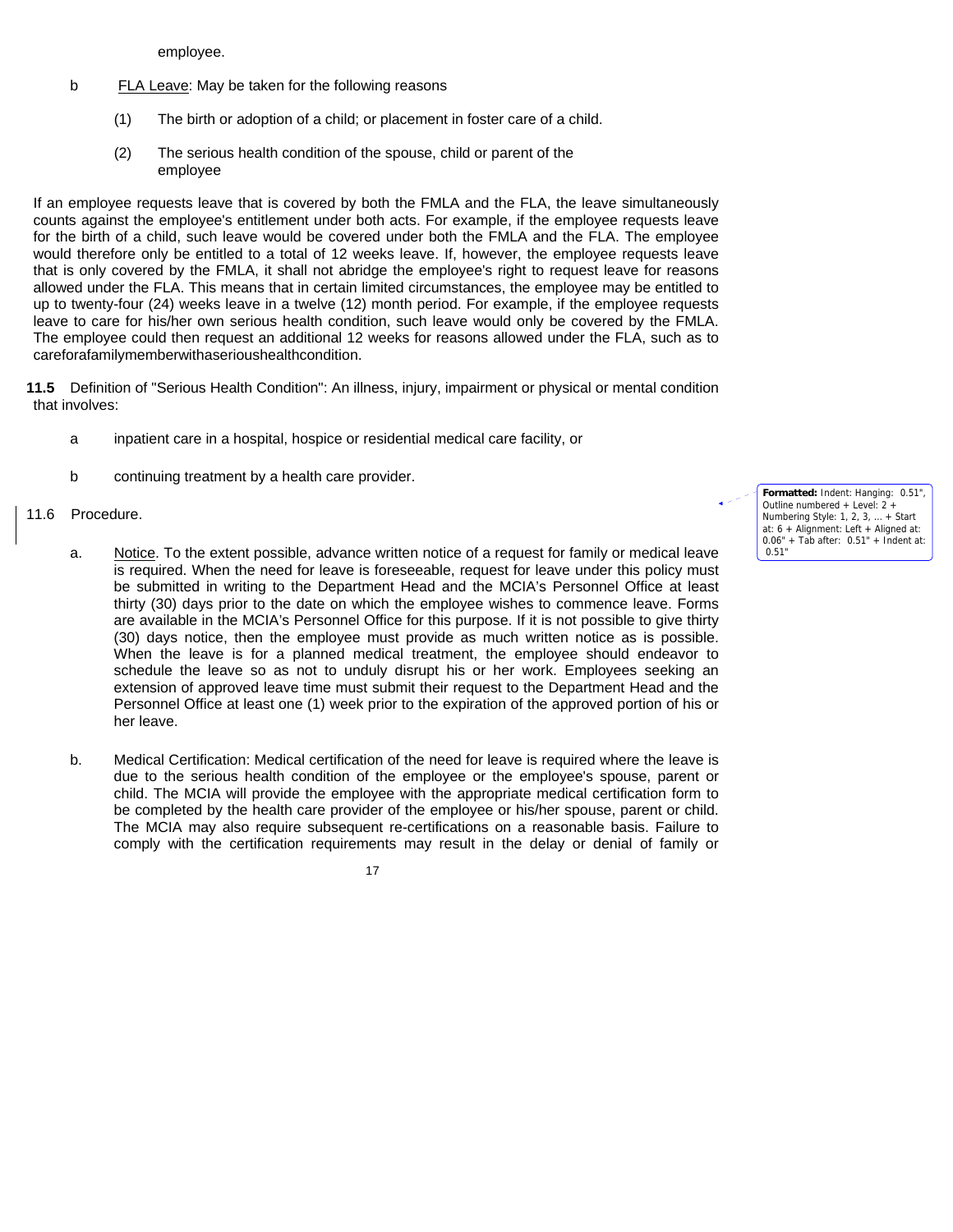medical leave. If the MCIA has reason to doubt the validity of the medical certification provided by the employee, the MCIA may require a second medical certification, at MCIA's expense. Such certification will be completed by the health care provider of the MCIA's choice, but not by a heath care provider who is regularly used. Or under contract with, the If the second opinion differs from the opinion in the original certification, the MCIA may require, at its own expense, that the employee obtain the opinion of a third health care provider designated or approved jointly by the employer and the employee concerning the information in the certification. The opinion of the third health care provider shall be final and binding on the Township and the employee.

11.7 Use of Paid Leave. All accrued vacation, personal leave, sick days, family leave, compensatory time and other paid time off, must be used by the employee for all or part of the employee's twelve (12) week family and medical leave. Once any accrued paid leave is used, the remainder of the twelve (12) week leave shall be unpaid. It is also the policy of the MCIA that, when an employee is out of work on temporarily disability or receiving workers compensation benefits, his or her FMLA leave will run concurrently.

11.8 Maintenance of Benefits: While an employee is on family or medical leave, the MCIA will maintain its contributions to the employee's health insurance under the same terms as the plan in effect at the time the request is made, for a period of up to twelve (12) weeks, if the employee is enrolled in the - health care plan at the time the request for leave is made. If applicable, the employee will be responsible for making timely payment to the MCIA of his or her share of the premium cost. To the extent the employee is still receiving a paycheck from the MCIA because of accrued paid leave (see above), said premiums will be deducted from the employees paycheck. If the employee is not receiving a paycheck from the MCIA during all or any portion of the leave, the employee shall make applicable premium payments in person or via mail to the Personnel Office by the 15th day of each month the employee is on leave. If the employee's premium payment becomes more than thirty (30) days overdue at any time during the leave, coverage will be terminated by the MCIA. If the employee fails to return from family or medical leave, the employee will be required to repay the MCIA for its share of health insurance premiums paid for the employee during the leave, provided that the failure to return to work is not due to (i) the continuance, recurrence or onset of a serious health condition, or (ii) other circumstances beyond the employee's control.

11.9 Accrual of Paid Off Time: Vacation, personal leave, sick days and any other paid time-off does not accrue during any period of unpaid leave.

11.10 Return to Work: Except for employees in key positions as defined by the law (see below), upon the employee's return to work, an employee taking an approved leave under this policy will be restored to the same or an equivalent position as held prior to the leave, with equivalent pay and benefits (unless the employee is unable to perform the essential functions of that position, with or without reasonable accommodation). In order to be restored to the same or an equivalent position, the employee must return from leave on the agreed-upon date (including any approved extensions) and the entire leave must last no more than twelve (12) weeks. When an employee is returning from leave due to the employee's own serious health condition, the MCIA may require the employee to submit a medical certification of fitnessfor-duty.

11.11 Intermittent or Reduced Leave Schedule: Generally, FMLA leave or FLA leave will be taken in a lump sum (i.e. consecutive days off from work up to 12 weeks). However, family or medical leave may be

18

**Formatted:** Indent: Left: 0", First line: 0", Outline numbered + Level: 2 + Numbering Style: 1, 2, 3, … + Start at: 7 + Alignment: Left + Aligned at: 0" + Tab after: 0.5" + Indent at: 0.5", Tabs: 0", List tab + Not at  $0.25" + 0.5"$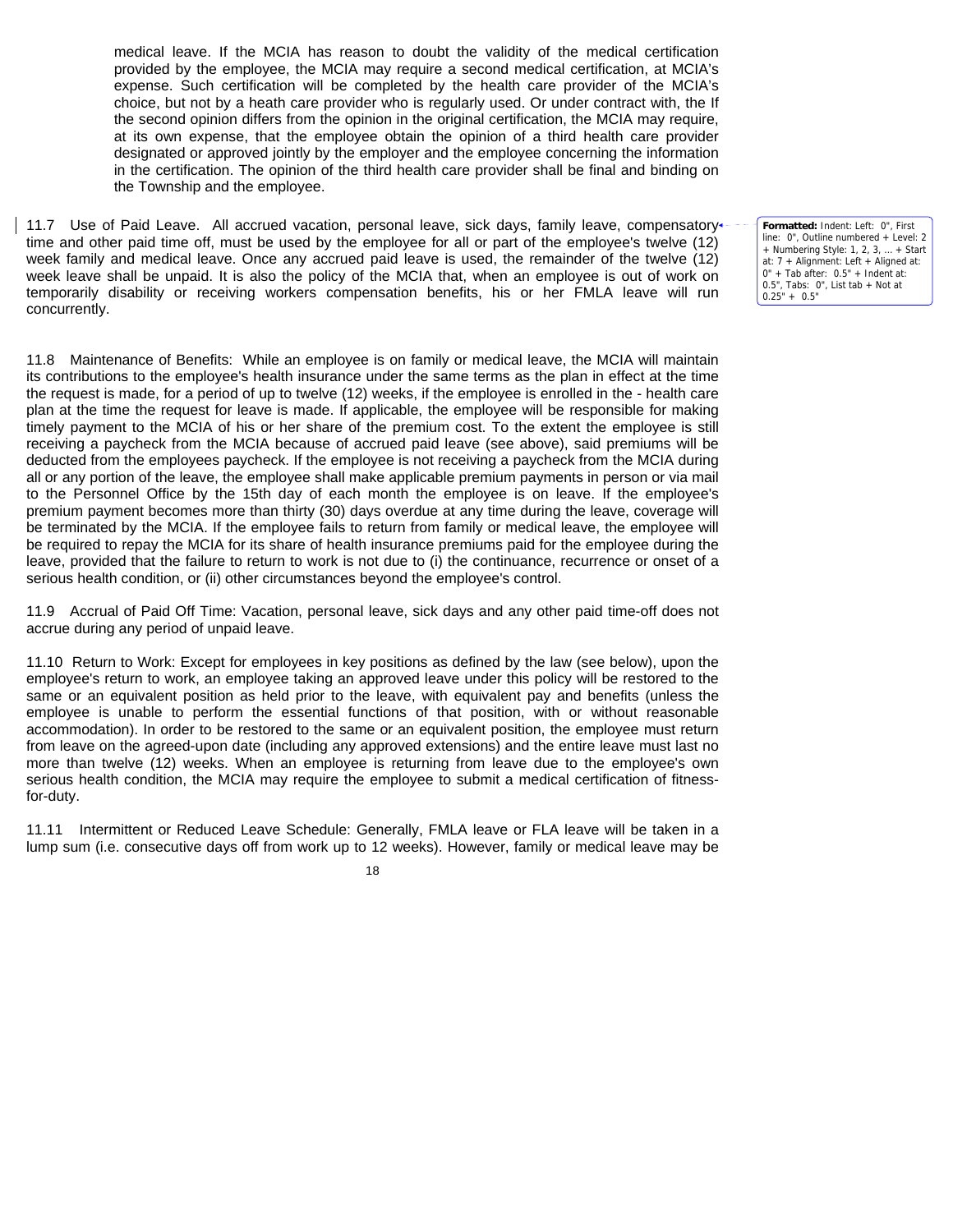taken intermittently, or on a reduced schedule, in situations involving the serious health condition of the employee or his/her spouse, parent or child or adopted child, if medically necessary. If an employee requests an intermittent or reduced leave schedule for reasons that are foreseeable based upon planned medical treatment, the MCIA may, at its discretion, temporarily reassign to the employee to another position that will better meet the needs of the MCIA and the public (if the employee is qualified for the position and a vacancy exists).

#### **12. MILITARY DUTY**

12.1 All employees covered by the terms of this Agreement who are ordered or required to perform active military duty shall be granted the necessary time off from work or granted a leave of absence during the period of such military duty in accordance with applicable Federal and State statutory authority. This statutory authority shall be dispositive as to whether or not said time off on leave of absence shall be paid or unpaid.

# **13. SENIORITY**

13.1 Seniority is defined as an employee's total continuous length of service with the Authority, beginning with his initial date of hire, by title and department. Any authorized leave of absence is considered to be continuous service.

13.2 Seniority shall be given preference in promotions, demotions, layoffs, recall, vacation scheduling, and work shifts as defined in Paragraph 14.3 below.

13.3 Where ability to perform work and physical fitness are considerations in application of the above paragraph, determinations shall be made by the Employer.

13.4 Where more than one work shift per day within a given classification is in effect, employees within such classification will be given preference of shifts on a seniority basis only when vacancies occur or changes in the number of employees per shift are being made.

13.5 The Employer shall maintain an accurate, up-to-date seniority roster showing each employee's date of hire, classification, and pay rate and shall furnish copies of same to the Union upon request.

13.6 The Employer shall promptly advise the appropriate Union representative of any changes which necessitate amendments to the seniority list.

13.7 Senior employees who may meet the minimum qualifications for temporary or provisional appointments to fill a lateral or higher title shall be given consideration, but not preference over less senior employees or outside applicants This is not subject to the grievance procedure. For purposes of temporary or provisional appointments to higher titles, seniority will be determined by the time served in a title.

# **14. HOLIDAYS**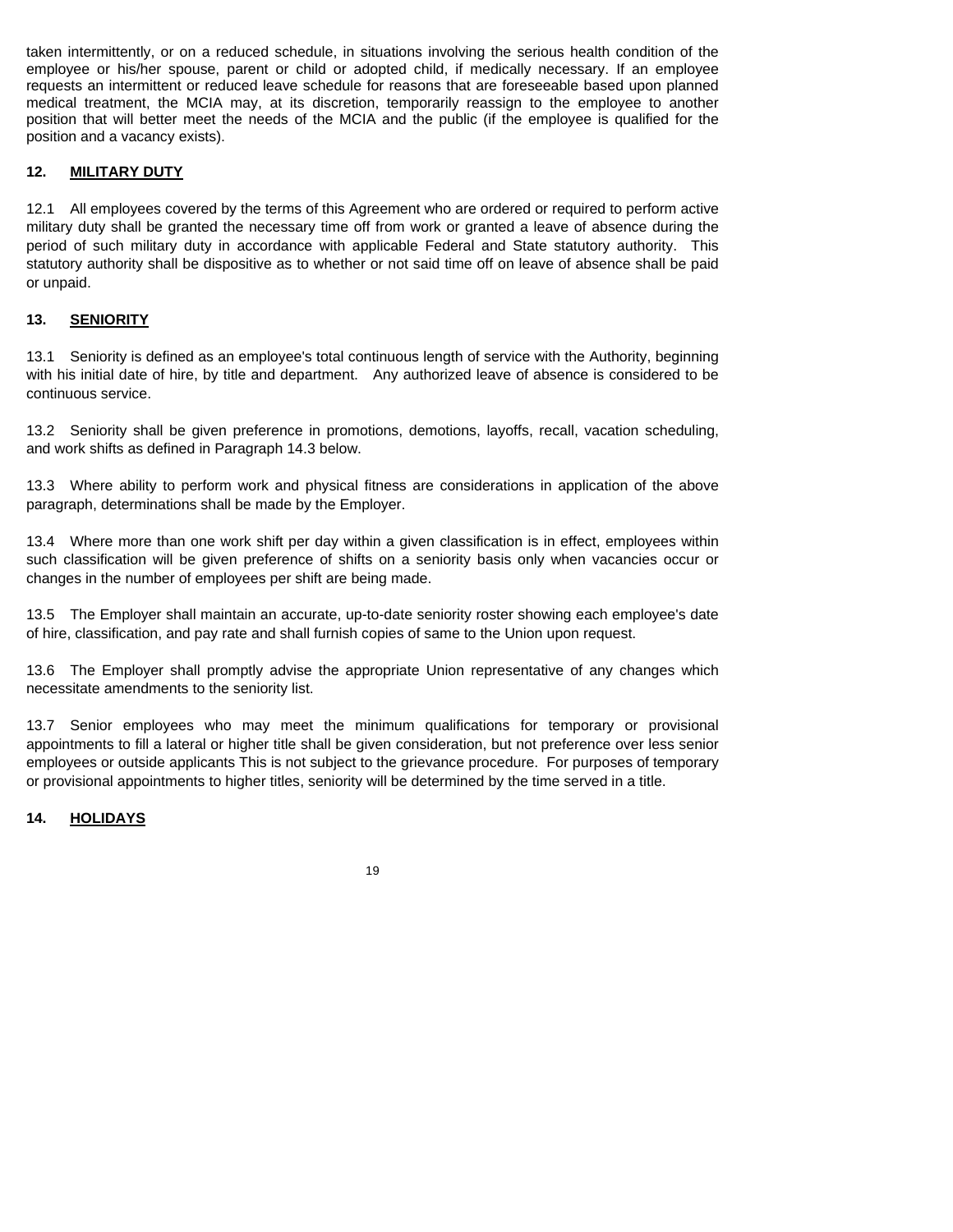14.1 The following days are recognized paid holidays whether or not worked:

| New Year's Day                | Labor Day                   |
|-------------------------------|-----------------------------|
| Martin Luther King's Birthday | Columbus Day                |
| Lincoln's Birthday            | <b>General Election Day</b> |
| Washington's Birthday         | Veteran's Day               |
| Good Friday                   | <b>Thanksgiving Day</b>     |
| <b>Memorial Day</b>           | Day After Thanksgiving      |
| Independence Day              | Christmas Day               |

14.2 For all employees not working a continuous operations schedule, holidays enumerated in the paragraph 14.1 above which fall on a Saturday shall be observed on the preceding Friday; holidays which fall on a Sunday shall be observed on the following Monday; holidays which fall within an employee's vacation period shall not be charged as vacation days.

14.3 In order to be eligible for holiday pay, an employee must be on the active payroll of the Employer and must have worked his full regularly scheduled work day before and after the holiday, unless such absence is authorized with pay or ordered.

14.4 Part-time permanent employees with a set schedule are entitled to paid holidays where the holiday occurs on a scheduled work day. Those without such a schedule are not entitled to paid holidays.

# **15. GRIEVANCE PROCEDURE**

15.1 Exclusivity of Grievance Procedure The Grievance Procedure contained herein shall be the sole and exclusive remedy for all employee and employer Grievances concerning terms and conditions of employment, arising under or in connection with a Grievance (as defined below) filed pursuant to this Agreement, except where statute or decisional law provide for a different and exclusive agency or court jurisdiction:

- a. In the event that a Grievance is filed pursuant to this Agreement and where said Grievance may be processed through arbitration, pursuant to the terms hereof, in that event the Grievant must irrevocably abandon and withdraw with prejudice and claim(s) or cause(s) of action in any and all other forums which include the facts of claims which in whole or in part are contained in the Grievance;
- b. In the event that a Grievance is not filed on a claim which could in whole or in part, be processed through binding arbitration, pursuant to the terms of this Agreement, and the putative Grievant files that claim in any other legal, equitable, administrative or judicial forum, it is hereby stipulated and agreed that the other claim shall, upon application of the MCIA, be subject to dismissal with prejudice; and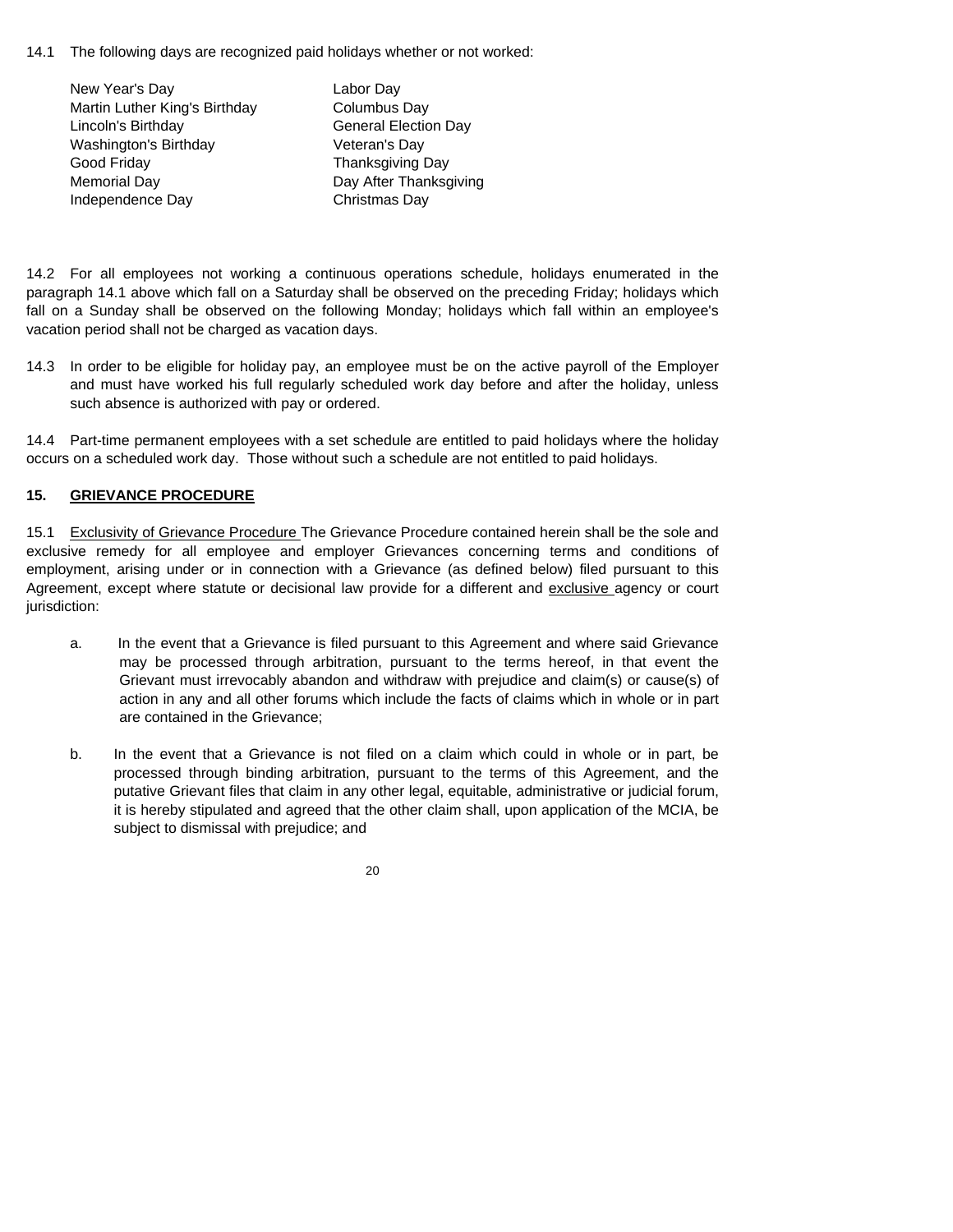- c. Notwithstanding the foregoing Agreements concerning the exclusivity of the instant Grievances procedure, if an employee's claim of Grievance concerns, in whole or part, a claim alleging retaliation by the employer for the employee's lawful disclosure of information on the violation of any law, or rule, governmental mismanagement or abuse of authority, in that event the aggrieved employee shall, litigate his/her claim at arbitration, as available pursuant to the terms of this Agreement.
- d. Nothing contained herein shall prevent the employer or the Union from seeking, in the New Jersey Superior Court, vicinage of Mercer, Law Division, and injunction or other Order of the Court, to preserve the status-quo-ante of the res of a dispute, pending arbitration hereunder or an Order barring arbitration.
- 15.2 Grievance Defined A Grievance is defined as follows:
	- a. A claimed breach, misinterpretation or improper application of specific terms of this Agreement, or
	- b. A claimed violation, misinterpretation or misapplication or work rules, orders and regulations, any of which govern an employee's terms and conditions of employment, which are not managerial prerogatives and which are not otherwise the sole and exclusive province of the employer pursuant to this Agreement or Law, and
	- c. Minor Disciplinary Actions, defined as warnings, dismissals, reprimands, suspensions may be grieved. Only major disciplines of 5 days suspension or more may be taken to arbitration.

#### 15.3 GRIEVANCE PROCESS

a. Step One

An Employee with a grievance shall within ten (10) calendar days of the occurrence of the event grieved present the same to his immediate supervisor. After full disclosure of the facts surrounding the event being grieved, the immediate superior must make every earnest effort to reach a satisfactory settlement with the Employee and Griever. The immediate supervisor shall render a decision within five (5) calendar days of his/her receipt of the grievance.

b. Step Two

In the event the grievance is not resolved in Step One, the employee shall reduce the grievance and decisions respectively to writing and file same with the person in charge of the unit to which the Employee is assigned within five (5) calendar days of his/her receipt of the matter and all reports related thereto. The person in charge shall respond within five (5) working days.

c. Step Three

In the event the grievance is not resolved in Step Two, the union shall determine if matter and all reports shall be submitted to the Executive Director and request a hearing.

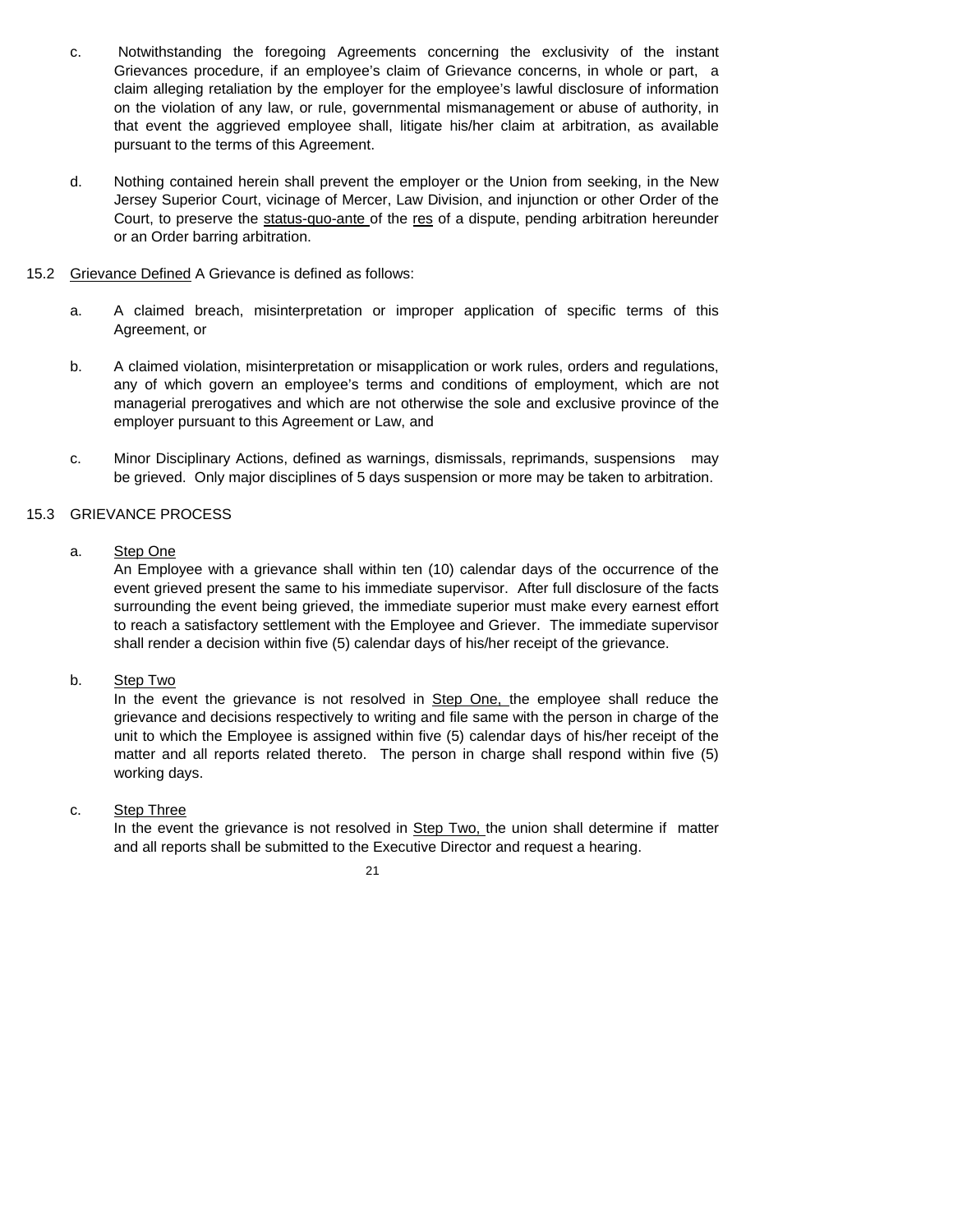# d. Step Four

- 1. If the grievance is not settled through the preceding steps, either the Union or the  $\pm$ MCIA may refer the matter to the Public Employment Relations Commission within thirty (30) calendar days after determination of the Step Three preceding. The Arbitrator or Arbitrators shall be selected in accordance with the rules of PERC and the expense of the Arbitrator shall be borne equally by the parties hereto, provided, however, that each party shall bear the expense of producing witnesses, testimony of evidence for his/her presentation, as well as the cost of a transcript proceeding order at his/her/its request.
- 2. The Arbitrator or Arbitrators shall be strictly bound by the specific provisions of this $\pm$ Agreement and restricted to the application of the facts presented to him/her and relevant to the grievance. He of she shall have no authority to amend or modify, in any way, the provisions of this Agreement or any amendment or supplement hereto. The Arbitration hearing shall not accept or decide any matter in dispute which is subject to the jurisdiction of the New Jersey Department of Personnel or The Merit System Board. The decision of the Arbitrator shall be final and binding.
- 3. The time limits expressed herein shall be strictly adhered to. If any grievance has not been initiated within the time limits specified, the grievance shall be deemed to have been waived and abandoned. If any such grievance is not processed to the next succeeding step in the grievance procedure within the time limits prescribed, then the disposition of the grievance at the last preceding step shall be deemed to be conclusive. Nothing herein shall prevent the parties from mutually agreeing to extend or contract the time limits provided for in the Grievance Procedure. A failure to respond at any step within the provided time limits shall be deemed a denial.
- 4. The Authority agrees to provide a copy of any incident report or written reprimand that is to be included in an employee's personnel record to the affected employee. Further, said employee shall have the right to respond in writing to the incident report or written reprimand, a copy of said written response to be placed in the employee's personnel record file.

# **16. DISCIPLINE/DISCHARGE**

16.1 It is expressly understood that the employer shall have the right to discipline or discharge any employee for however, the Employer agrees that it shall not discipline or discharge any employee covered by the terms of the Agreement without just cause.

# **17. SAFETY AND HEALTH**

17.1 The Employer shall endeavor at all times maintain safe and healthful working conditions to the limit required by applicable law and will provide employees with wearing apparel, tools, or devices deemed

22

Formatted: Indent: Left: 1' Hanging: 0.5", Numbered + Level: 1 + Numbering Style: 1, 2, 3, … + Start at: 1 + Alignment: Left + Aligned at: 2.05" + Tab after: 2.05" + Indent at: 1.65", Tabs: Not at 2.05"

**Formatted:** Indent: Left: 1", Hanging: 0.5", Numbered + Level: 1 + Numbering Style: 1, 2, 3, … + Start at: 1 + Alignment: Left + Aligned at: 2.05" + Tab after: 2.05" + Indent at: 1.65", Tabs: Not at 2.05"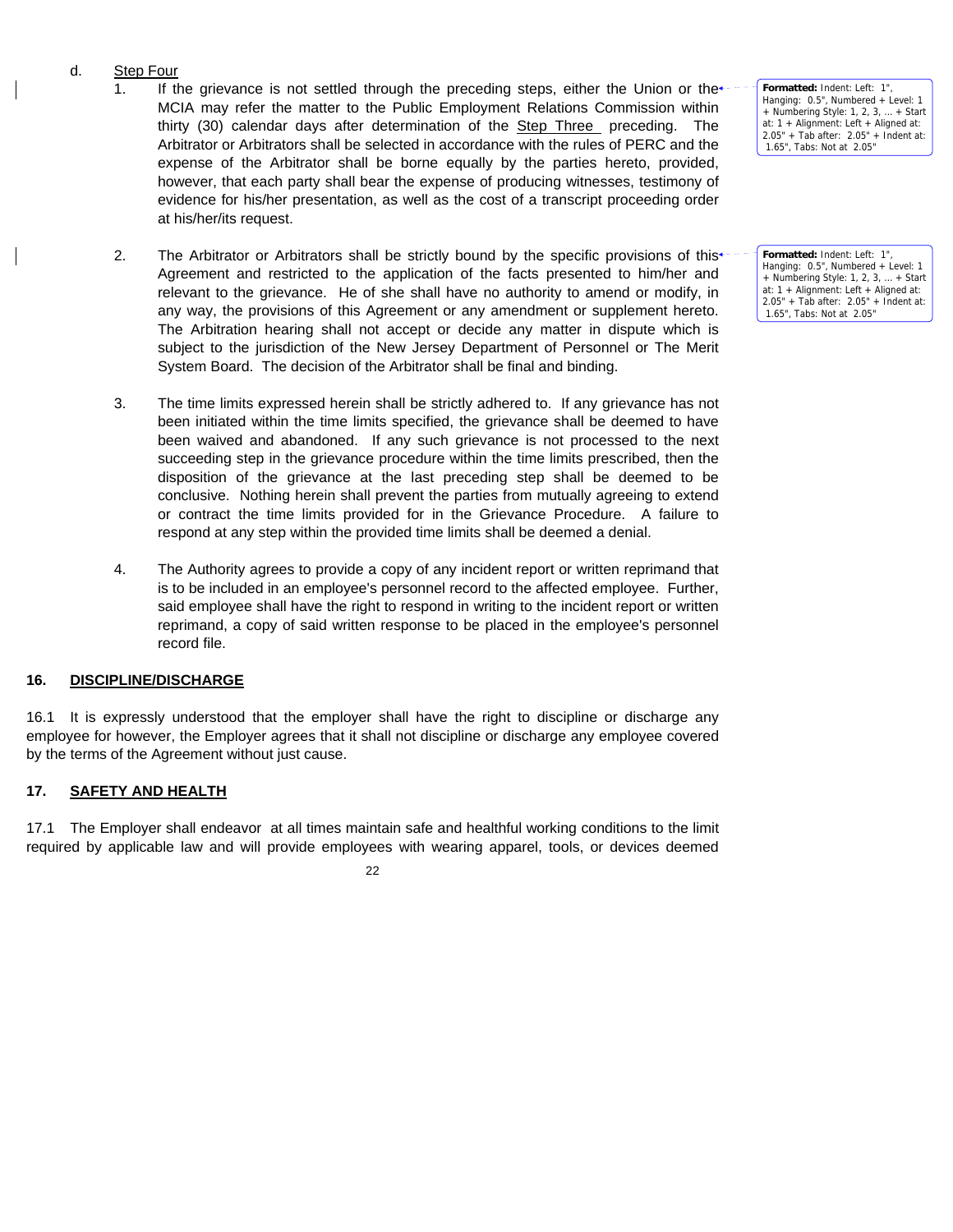necessary in order to ensure their safety and health. When such materials are issued, they shall be used. Failure to utilize said safety materials when issued shall be cause for disciplinary action.

17.2 The Employer and the Union shall each designate a safety committee member and two alternates. It shall be the joint responsibility of the members or their alternates to investigate allegedly unsafe and unhealthful conditions. The members or their alternates shall meet periodically as necessary to review conditions in general and to make recommendations to either or both parties when appropriate. The safety committee member representing the Union or one of his alternates, with the previously acquired approval of the Employer, shall be permitted reasonable opportunity to visit work locations throughout the Employer's facilities for the purpose of investigating safety and health conditions during working hours with no loss of pay.

#### **18. EQUAL EMPLOYMENT OPPORTUNITY/ANTI-HARASSMENT**

- a. EQUAL EMPLOYMENT Discrimination in employment on the basis of any classification protected under federal, state or local law is a violation of the MCIA's policy and is illegal. Equal employment opportunity is provided to all employees and applicants for employment without regard to race, creed, color, national origin, ancestry, age, religion, gender (including gender identity or expression), disability which can be reasonably accommodated without undue hardship, martial status, affectional or sexual orientation, veteran status, domestic partner status, genetic information, atypical hereditary cellular blood trait or any other legally protected classification. This policy applies to all terms and conditions of employment, including but not limited to recruitment and hiring, placement, promotion, termination, reductions in force or layoffs, transfers, leaves of absence, compensation and training.
- b. **ANTI-HARASSMENT** The MCIA is committed to providing and maintaining a work environment that respects the dignity and worth of each individual. All employees shall by permitted to work in an environment free from all forms of unlawful discrimination and conduct which can be considered harassing, coercive or disruptive. Inappropriate workplace behavior and unlawful harassment are prohibited. This policy applies to all harassment occurring in the work environment, whether on MCIA premises or in any employment-related setting. The purpose of this policy is to foster a work environment that is free from all forms of harassment, whether that harassment is because of race, creed, color, national origin, ancestry, age, religion, gender (including gender identity or expression), disability, marital status, affectional or sexual orientation, veteran status, domestic partner status, genetic information, atypical hereditary cellular or blood trait or any other legally protected classification.
- c. ARBITRATION Any employee complaint of discrimination or harassment alleged to violate clause 18 (A) and (B) above, if not otherwise settled through negotiation and/or mediation, shall be exclusively remediated by resort to the binding grievance arbitration provisions of this agreement.

#### **19. WORK RULES**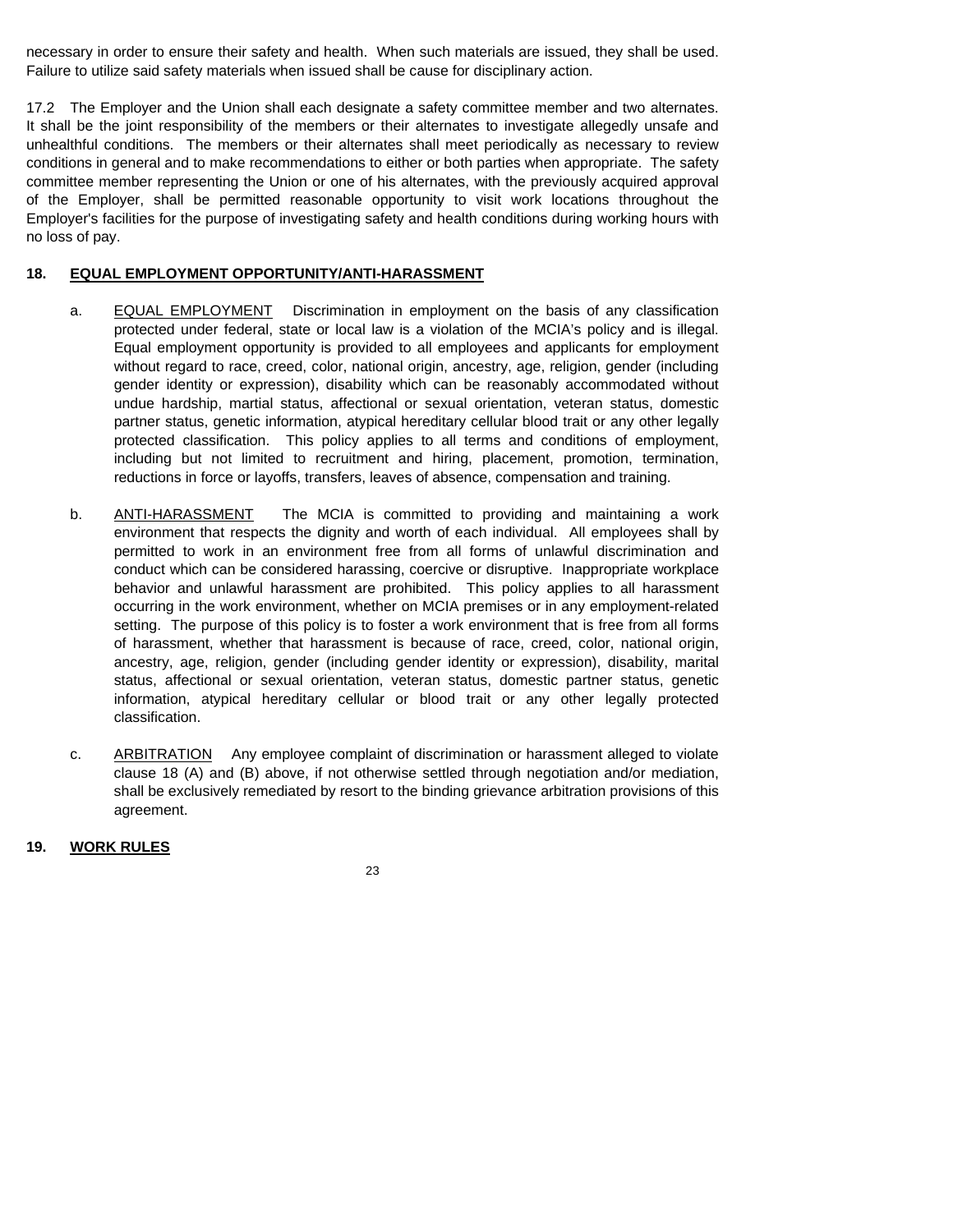19.1 The Employer may establish reasonable rules of work and conduct for employees. Such rules shall be equitably applied and enforced.

#### **20. ANNUAL VACATION LEAVE**

20.1 All full-time permanent employees shall be entitled to vacation leave based on their years of continuous services. Periods on a leave of absence without pay except military leave shall be deducted from an employee's total continuous service for purposes of determining the earned service credit for vacation leave. Vacation requests shall not be unreasonably denied. Vacation leave may be taken in hourly units.

20.2 Annual Vacation leave with pay for all full-time permanent employees shall be distributed as follows:

- a. One (1) working day of vacation for each month of service during the remainder of the calendar year following the date of appointment.
- b. Up to completion of five (5) years, fifteen (15) working days.
- c. From beginning of sixth year to completion of tenth year, eighteen (18) working days.
- d. From beginning of eleventh year to completion of fifteenth year, twenty-three (23) working days.
- e. Completion of fifteenth year, twenty-eight (28) working days.
- f. From the beginning of the twentieth year, thirty (30) working days.

20.3 After the first full year of service, vacation days shall be distributed on January 1. If an employee terminates after taking vacation in advance of it being earned, the Authority has the right by law to hold back pay equal to the amount due.

20.4 The rate of vacation pay shall be the employee's regular straight time rate of pay in effect for the employee's regular job on the payday immediately preceding his vacation period, unless the employee was temporarily being paid in a higher title.

20.5 An employee who is called back to work while on authorized vacation shall be paid one day's pay in addition to regular day's pay and shall not lose vacation day or days.

20.6 Vacation allowance must be taken during the current calendar year unless the Employer determines that it cannot be taken because of the pressure of work. Any vacation allowance so denied may be carried over into the next succeeding year. A maximum of fifteen (15) vacation days, at the option of the employee, may be carried over from one calendar year into the succeeding year, not to exceed a total of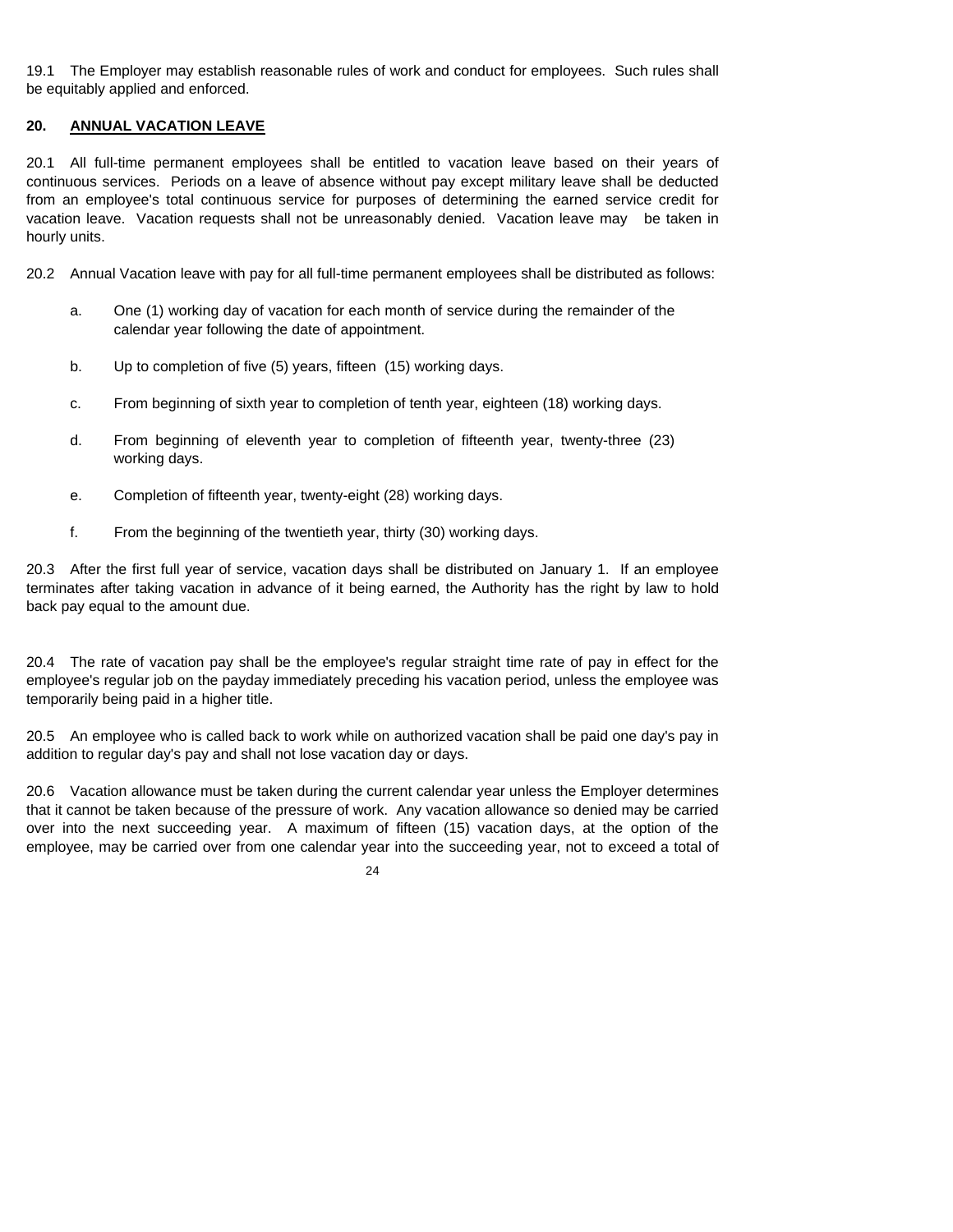thirty (30) vacation days.

20.7 A permanent employee who returns from military service is entitled to full vacation allowance for the calendar year of return and for the year preceding, providing the latter can be taken during the year of return.

20.8 An employee covered by this Agreement who is retiring or who has otherwise separated shall be entitled to the vacation allowance for the current year prorated upon the number of months worked in the calendar year in which the separation or retirement becomes effective and any vacation leave which may have been carried over from the preceding calendar year.

20.9 Whenever an employee covered by this Agreement dies, having to his/her credit any annual vacation leave, there shall be calculated and paid to his estate a sum of money equal to the compensation figured on his salary at the time of death.

20.10 Part-time permanent employees will earn vacation on the basis of one day for every 20 full days worked. Part-time temporary, part-time provisional, seasonal, or hourly paid employees shall not be entitled to vacation leave.

20.11 Vacation leave credits shall continue to accrue while an employee is on leave with pay. Vacation\* credits shall not accrue while an employee is on leave without pay except military leave.

#### **21. LONGEVITY**

21.1 Every full-time employee of the Authority shall be paid longevity payments on a prorated basis with each salary check during the calendar year, and such longevity payment shall be considered in the total with the salary for pension purposes.

21.2 Employees having completed five (5) years of continuous full-time service will have added to their gross per annum pay an additional \$300 commencing with the first pay of the first full pay period following said anniversary of hire, and for the completion of each additional five (5) years of continuous service calculated in the same manner using employees' anniversary dates, shall have added to their gross per annum pay additional monies as cited in 21.2.

21.3 The longevity payment schedule is as follows:

| \$300  |
|--------|
| \$900  |
| \$1350 |
| \$1850 |
| \$2300 |
| \$2700 |
| \$3000 |
|        |

25

**Formatted:** Indent: Left: 0", First line: 0", Outline numbered + Level: 2 + Numbering Style: 1, 2, 3, … + Start at: 11 + Alignment: Left + Aligned at: 0" + Tab after: 0.5" + Indent at: 0.5", Tabs: 0.31", List tab + Not at 0.5"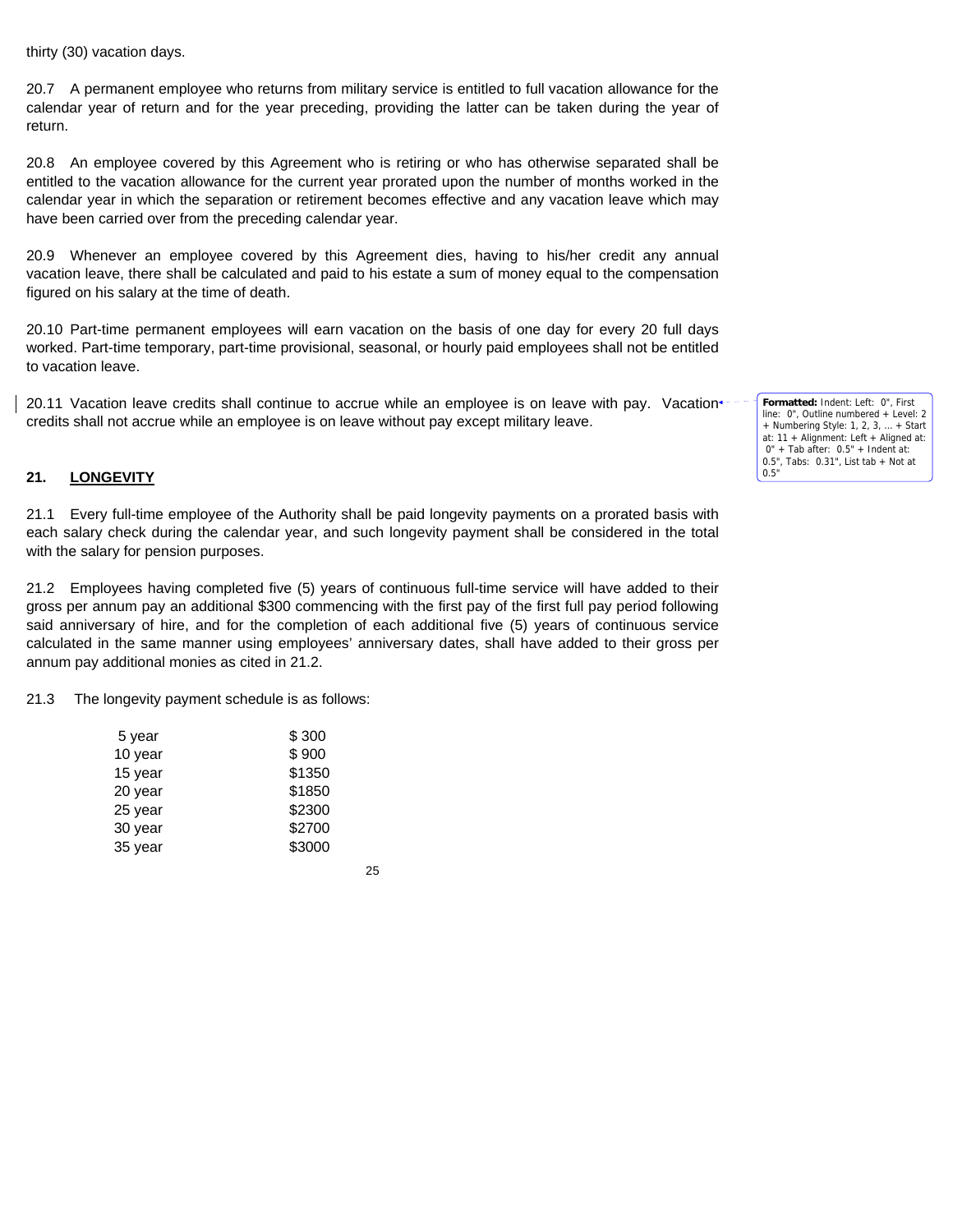#### 40 year \$3500

 Such additional longevity payments shall be paid notwithstanding the maximum salary provided for such employment.

#### **22. WORK UNIFORMS(Blue Collar)**

- 22.1 Work uniforms will be supplied by the Employer to all full-time employees as set forth below:
	- MCIA will be providing the following employee's with uniforms (shirt, hat, jacket)

Transfer-Station..Supervisor Transfer-Station..Inspector Transfer-Station..Laborer Transfer-Station..Scale-masters

- 22.2 Work Boots purchased by the following employees will be reimbursed up to \$100 annually, when authorized by the appropriate department director/chief for the following persons (Purchases should be made in April of each calendar year).
	- Transfer Station Supervisor
	- Transfer Station Inspector
	- Transfer Station Laborer
	- Transfer Station Scale-masters
	- Construction Manager
	- Enforcement Officers
	- Safety equipment will be provided by the Operations Department in accordance to the Authority Environmental Health Agency (CEHA).

#### **23. CLASSIFICATIONS AND JOB DESCRIPTIONS**

23.1 The classifications for employees covered by this Agreement are attached hereto as Appendix A and by reference are made part of this Agreement.

23.2 During the term of this Agreement the Employer determines that new job descriptions and/or classifications be established or that changes be made in existing job descriptions and/or classifications, the parties agree that they will consult with a view toward arriving at a mutually acceptable determination, including the rate of pay thereof, prior to such changes being made effective.

#### **24 STRIKES AND LOCKOUTS**

24.1 In addition to any other restriction under the law, the Union and its members will not cause, sanction, aide assist, in any way a strike or work stoppage slow down in work, "work to rule" action, sickout of any kind, nor will any employee take part in a strike, intentionally slow down the rate of work, or in any manner cause interference with or stoppage of the Employer's work. Violation of this provision is a basis for immediate discharge, without regard to the employee's prior work history or equitable considerations.

#### **25. GENERAL PROVISIONS**

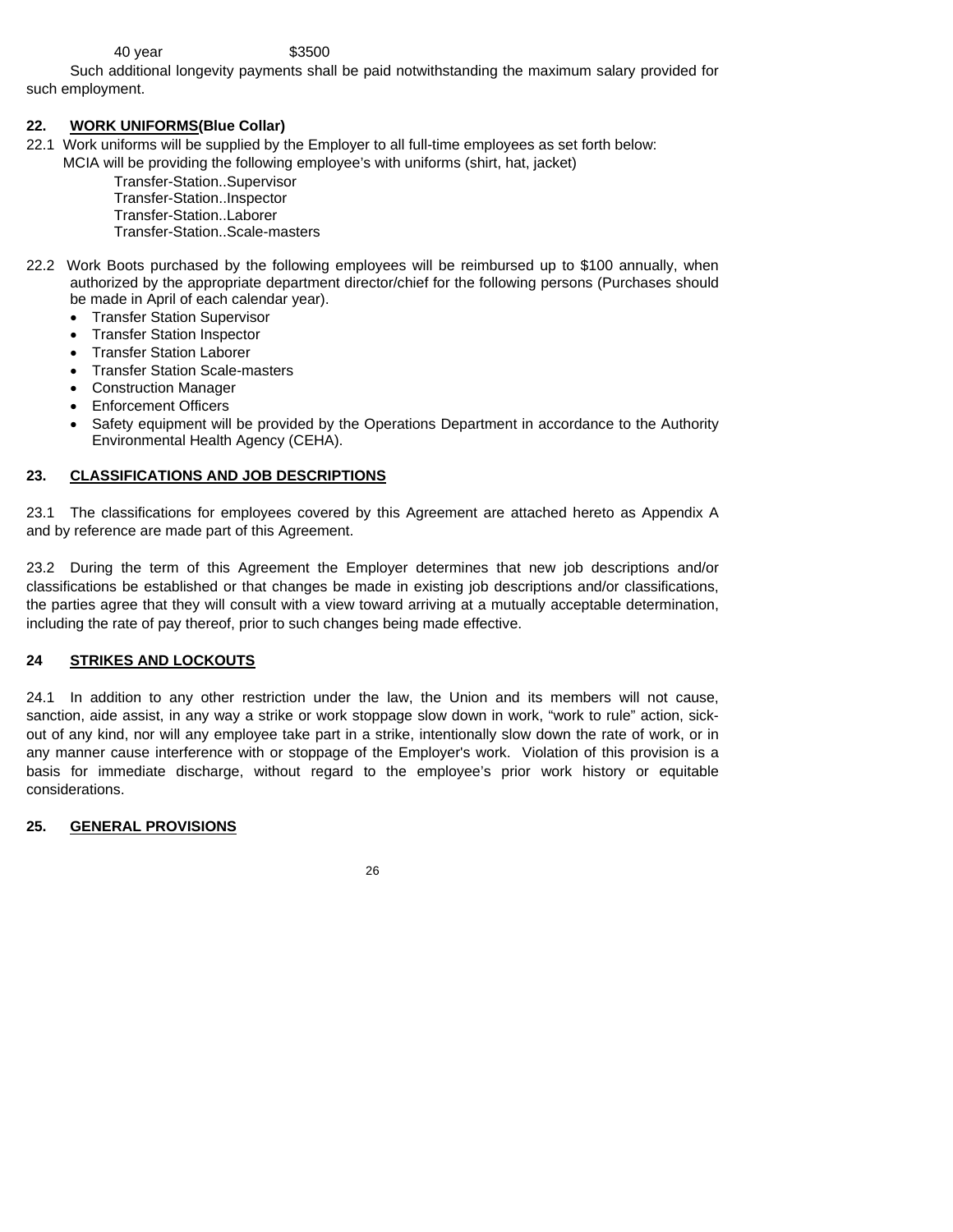25.1 The Employer agrees to make available one (1) locked, glass-enclosed bulletin board at each of the following locations:

#### Transfer Station

#### Administration Building

 The said bulletin board shall be used for posting of the following notes: Union meetings, Union elections, Union election returns, Union appointments to office, and Union recreational or social affairs. Such notices shall first be approved by the Department Director.

25.2 The Authority agrees to provide a mileage reimbursement allowance equal to that allowed by the United States Internal Revenue Service per mile to all MCIA white collar employees covered by this Agreement who are required to use their own private vehicles in connection with the performance of their duties as employees of the Mercer Authority Improvement Authority.

25.3 The provisions of this Agreement shall only apply to those employees in the unit who are on the Authority payroll and actively at work on or after the date of the execution of this Agreement and those former employees whose employment was terminated by death or retirement prior to the date of the execution of this Agreement.

25.4 The Authority agrees to post a notice regarding any promotional job vacancy. Said notice shall be posted for ten business days. It shall be first posted in the department, division or office where the vacancy exists. Any employee who is interested in this posted job vacancy shall be required to make his/her interest known, in writing, to their supervisor.

25.5 If the Authority offices are officially closed, employees in this bargaining unit shall be granted a compensatory day off if working. The Executive Director or his designee will determine if Authority offices are closed.

**26. SEPARABILITY AND SAVINGS** If any provision of this Agreement is subsequently declared by the proper legislative or judicial authority or court of competent jurisdiction to be unlawful, unenforceable, or not in accordance with applicable statutes and/or court rules, all other provisions of this Agreement shall remain in full force and effect for the duration of this Agreement. Upon request of either party, the parties agree to meet immediately and renegotiate any provision so affected.

**27. TERM AND EXPIRATION**This Agreement shall be effective as of the first day of January, 2005, and shall remain in full force and effect until the 31st day of December, 2007 and then it shall terminate and expire. This Agreement shall not self-renew or extend except by the mutual voluntary agreement of the MCIA and the Union as stated in an exected and dated writing.

**28. FULLY BARGAINED AND EXCLUSIVE AGREEMENT** This Agreement was fully and fairly bargained by knowledgeable employers and Union representatives, both parties had access to competent legal counsel of their own choosing during negotiations and prior to execution of this Agreement. The terms and provisions of this Agreement contain the complete understanding and agreement of the parties hereto concerning all the terms and conditions of employment governing which could and do benefit bargaining unit employees covered hereunder. As of the date of execution of this Agreement, other than as expressly set forth herein, there are no other Agreements practices or usages which benefit the terms and conditions of employment or bargaining unit employees. It is expressly stipulated, agreed and understood that no person, except those who executed this Agreement on behalf of the Union and its bargaining unit members and the employer, has or have any authority to make any promise or representation not specifically set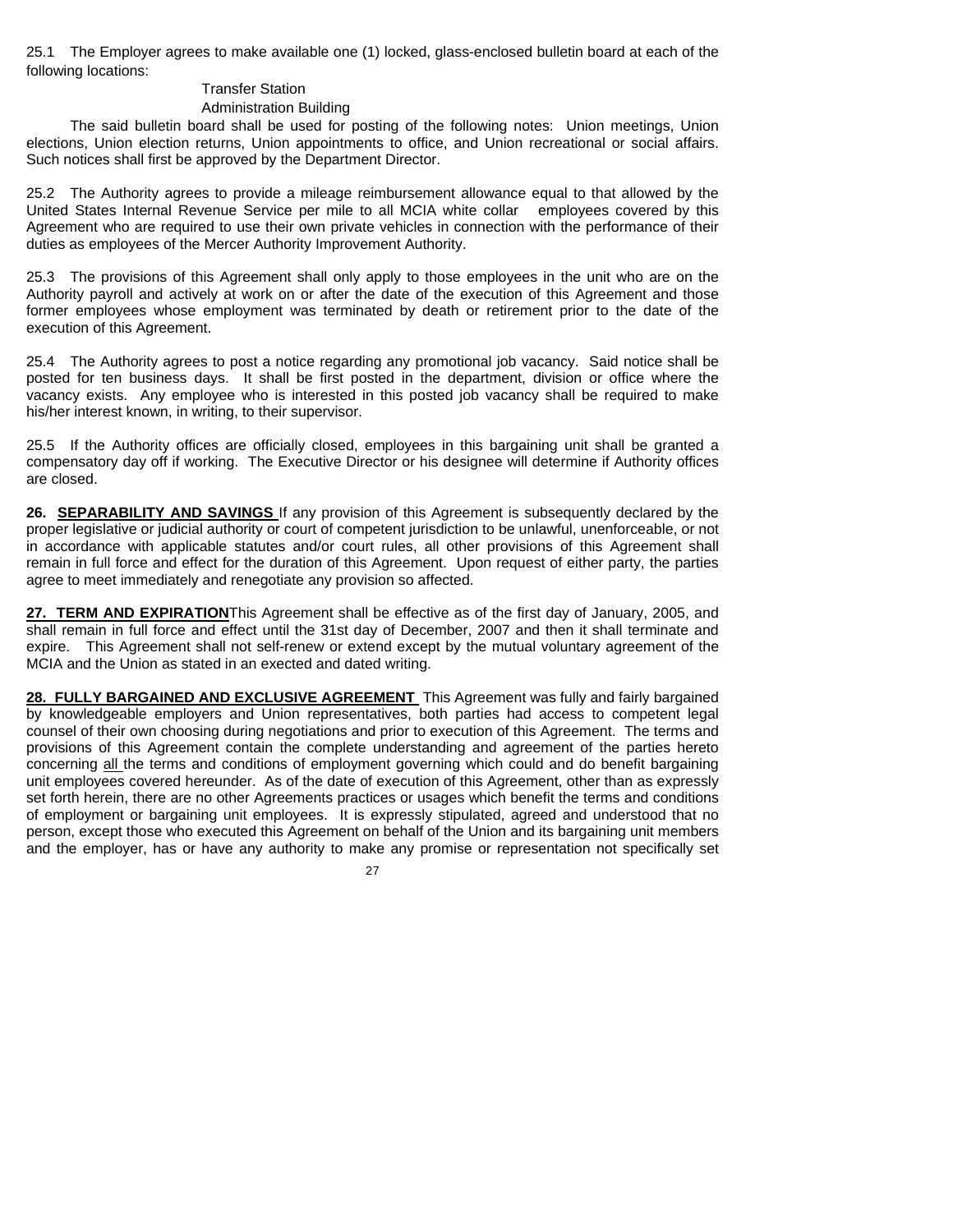forth in this Agreement.

**29 NO WAIVER OF BREACH** No waiver or any part of this Agreement, done knowingly or unknowingly by either the employer or the Union, shall be deemed to establish a practice contrary to the written terms of the Agreement and shall not be deemed to be authorized for a waiver of any other future breach.

**30. CONSTRUCTION OF THE AGREEMENT'S PROVISIONS** As more fully stated in 30. Supra**,** This Agreement was fully, fairly and voluntarily negotiated by knowledgeable representatives of both parties, who both had access to legal counsel. Therefore, no term or provision of this Agreement shall be construed against any part based upon the fact that the party or (its) attorney either proposed or drafted the term or provision in dispute.

**GOVERNING LAW AND VENUE** This Agreement shall be governed and construed by and under the law of the State of New Jersey, subject to the arbitration provisions contain herein, all complaints and applications for judicial relief shall exclusively be venued in New Jersey Superior Court, Law Division, in the vicinage of Mercer County, New Jersey.

**Formatted:** Indent: Left: 0", First line: 0", Numbered + Level: 1 + Numbering Style: 1, 2, 3, … + Start at: 30 + Alignment: Left + Aligned at: 0.5" + Tab after: 0.81" + Indent at: 0.81", Tabs: Not at 0.81"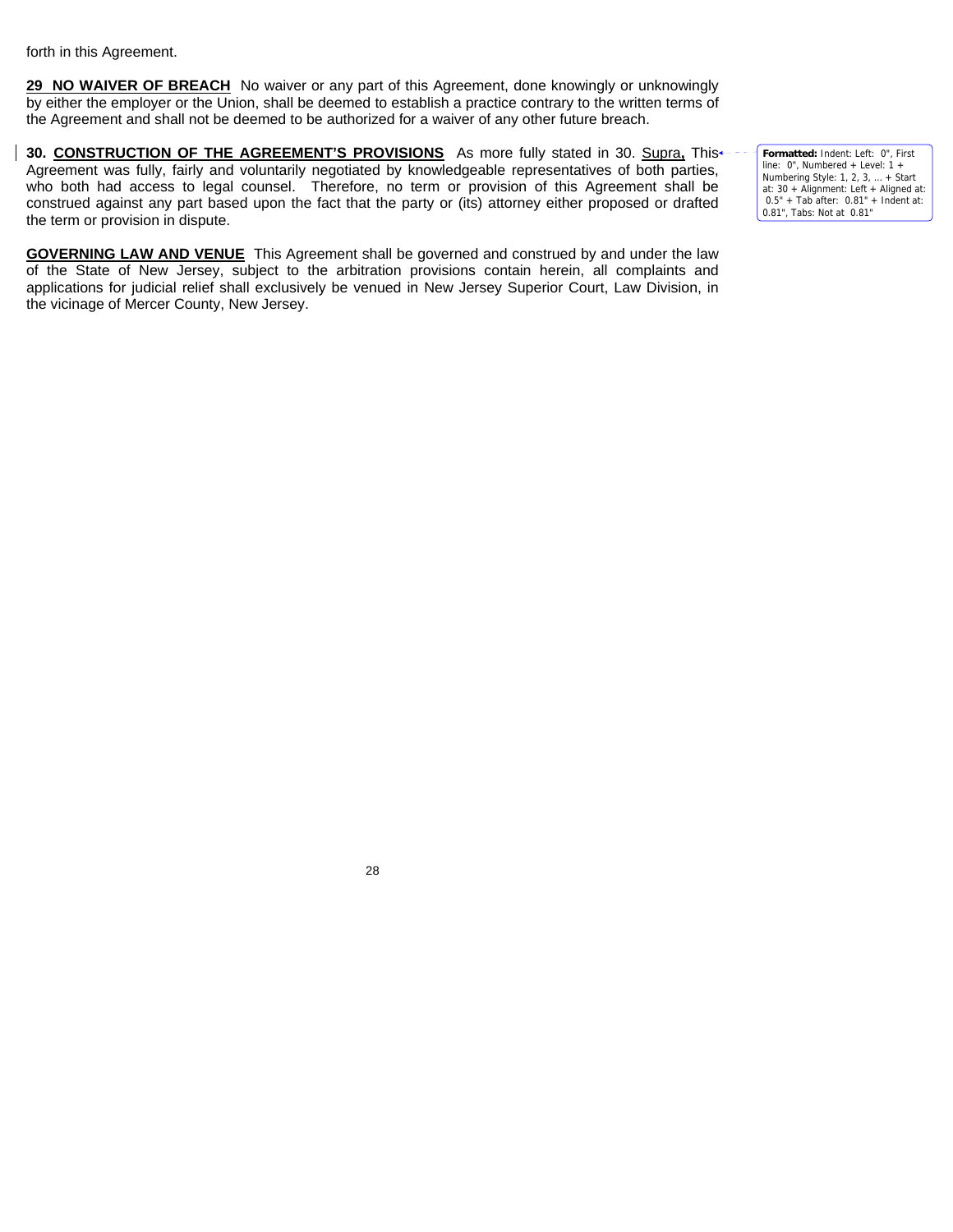# **APPENDIX A**

|                                      | <b>MCB(MCIA BLUE COLLAR)</b>   |                      |
|--------------------------------------|--------------------------------|----------------------|
| TITLE                                | SALARY RANGE CODE              | <b>HOURS OF WORK</b> |
| <b>Enforcement Officer</b>           | MCB <sub>10</sub>              | 40                   |
| Enforcement Officer (Recycling)      | MCB08                          | 40                   |
| Inspector (Transfer Station)         | MCB04                          | 40                   |
| <b>Principal Enforcement Officer</b> | MCB <sub>14</sub>              | 40                   |
| Scale Master                         | MCB05                          | 40                   |
| Senior Enforcement Officer           | MCB <sub>12</sub>              | 40                   |
| Senior Scale Master                  | MCB <sub>08</sub>              | 40                   |
|                                      | <b>MCW (MCIA WHITE COLLAR)</b> |                      |

| <b>TITLE</b>                           | <b>SALARY RANGE CODE</b> | <b>HOURS OF WORK</b> |
|----------------------------------------|--------------------------|----------------------|
| <b>Account Clerk</b>                   | MCW03                    | 35                   |
| <b>Administrative Clerk</b>            | MCW <sub>12</sub>        | 35                   |
| <b>Administrative Secretary</b>        | MCW <sub>11</sub>        | 35                   |
| <b>Assistant Recycling Coordinator</b> | MCW05                    | 35                   |
| Clerk                                  | MCW01                    | 35                   |
| <b>Clerk Typist</b>                    | MCW01                    | 35                   |
| <b>Executive Assistant</b>             | MCW <sub>12</sub>        | 35                   |
| <b>Marketing Coordinator</b>           | MCW <sub>14</sub>        | 35                   |
| <b>Principal Account Clerk</b>         | MCW06                    | 35                   |
| <b>Principal Clerk</b>                 | MCW06                    | 35                   |
| <b>Principal Planner</b>               | MCW <sub>16</sub>        | 35                   |
| <b>Principal Recycling Coordinator</b> | MCW <sub>12</sub>        | 35                   |
| <b>Principal Systems Analyst</b>       | MCW <sub>15</sub>        | 35                   |
| <b>Purchasing Agent</b>                | MCW06                    | 35                   |
| Receptionist                           | MCW01                    | 35                   |
| <b>Recycling Coordinator</b>           | MCW05                    | 35                   |
| Secretarial Assistant                  | MCW <sub>10</sub>        | 35                   |
| Senior Accountant                      | MCW <sub>12</sub>        | 35                   |
| <b>Senior Account Clerk</b>            | MCW04                    | 35                   |
| <b>Senior Clerk</b>                    | MCW03                    | 35                   |
| <b>Senior Systems Analyst</b>          | MCW <sub>13</sub>        | 35                   |
| <b>Supervising Account Clerk</b>       | MCW <sub>11</sub>        | 35                   |
| <b>Supervising Clerk</b>               | MCW <sub>11</sub>        | 35                   |
| <b>Systems Analyst</b>                 | MCW <sub>11</sub>        | 35                   |

MCIA TITLES EXCLUDED<br>Executive Director Finance Executive Director<br>
Deputy Executive Director<br>
Payroll / Benefits I Deputy Executive Director **Payroll / Benefits Manager**<br>
Chief Financial Officer<br>
Chief Financial Officer Chief Financial Officer Executive Director Assistant<br>
Director of Project Development<br>
Transfer Station Operations Transfer Station Operations Manager<br>Parking Manager Chief of Recycling<br>Chief of Enforcement Principal Project Manager Manager of Information Systems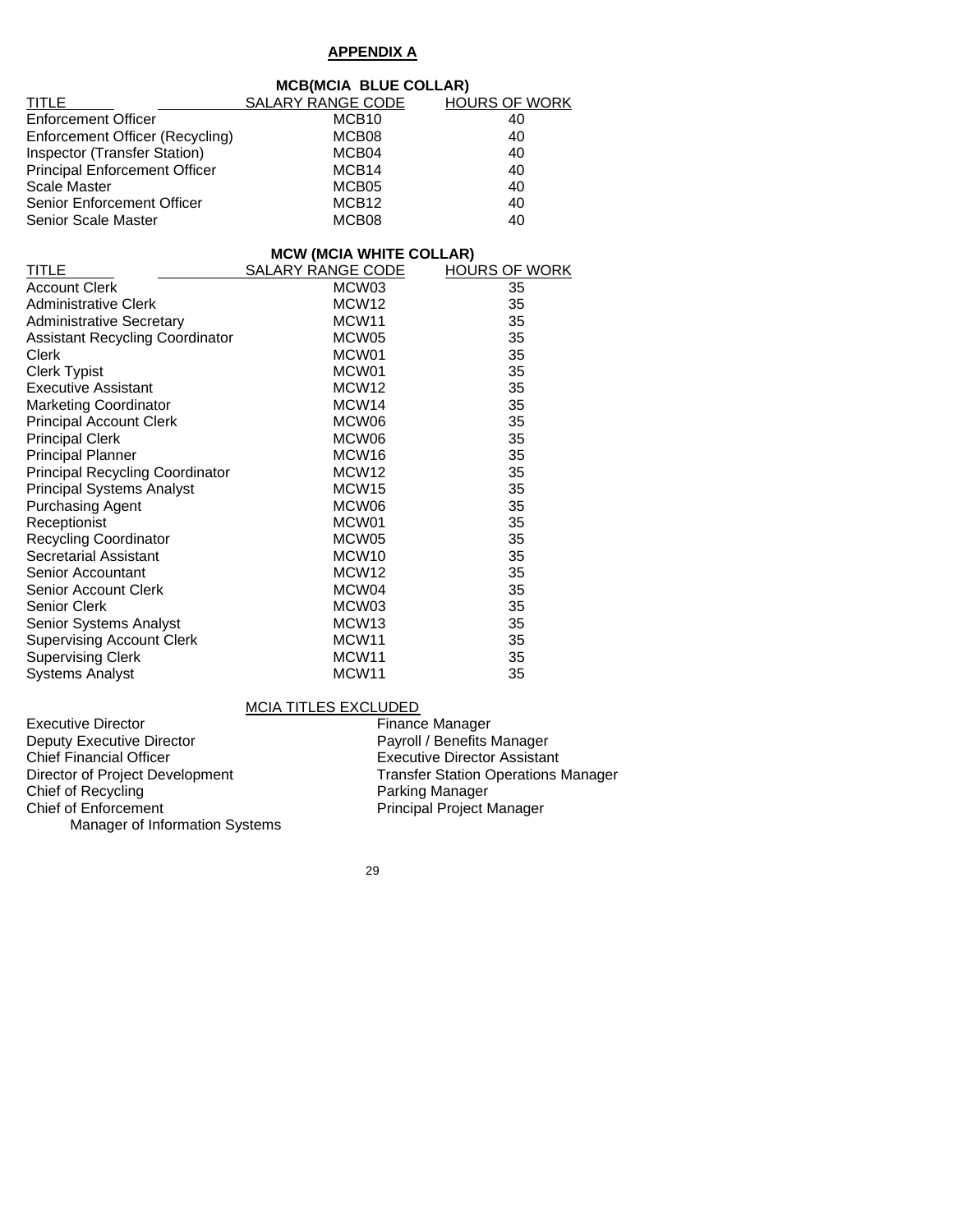# **APPENDIX B**

# **1.75%/1.75% January/July 2005 MCB (MCIA BLUE COLLAR)**

| <b>RANGE</b>      |          | $\overline{2}$ | 3        | 4        | 5        | 6        |          | 8        | 9        | 10       | 11       | 12       |
|-------------------|----------|----------------|----------|----------|----------|----------|----------|----------|----------|----------|----------|----------|
| MCB01             | \$23.938 | \$24,417       | \$24,905 | \$25,403 | \$25,912 | \$26,430 | \$26,958 | \$27.498 | \$28,047 | \$28,608 | \$29.181 | \$29,764 |
| MCB <sub>02</sub> | \$24,946 | \$25,444       | \$25,953 | \$26,472 | \$27,002 | \$27,542 | \$28,093 | \$28,655 | \$29,228 | \$29.812 | \$30,409 | \$31,017 |
| MCB03             | \$25,643 | \$26,156       | \$26,679 | \$27,212 | \$27,757 | \$28,312 | \$28,878 | \$29,456 | \$30,045 | \$30,646 | \$31,259 | \$31,884 |
| MCB04             | \$25,997 | \$26,517       | \$27.047 | \$27.588 | \$28,140 | \$28,703 | \$29,277 | \$29.863 | \$30.460 | \$31.069 | \$31.690 | \$32,324 |
| MCB05             | \$26,791 | \$27.327       | \$27.874 | \$28,431 | \$29,000 | \$29,580 | \$30,171 | \$30.775 | \$31,390 | \$32,018 | \$32,658 | \$33,312 |
| MCB06             | \$29,448 | \$30,037       | \$30,637 | \$31,250 | \$31,875 | \$32,513 | \$33,163 | \$33,826 | \$34,503 | \$35,193 | \$35.897 | \$36,615 |
| MCB07             | \$31,237 | \$31.862       | \$32,499 | \$33,149 | \$33.812 | \$34,488 | \$35,178 | \$35.881 | \$36,599 | \$37,331 | \$38,077 | \$38,839 |
| MCB08             | \$32,018 | \$32.658       | \$33,311 | \$33,977 | \$34.657 | \$35,350 | \$36,057 | \$36,778 | \$37,514 | \$38.264 | \$39.029 | \$39,810 |
| MCB09             | \$33,459 | \$34.128       | \$34,810 | \$35,506 | \$36,217 | \$36,941 | \$37,680 | \$38,433 | \$39,202 | \$39,986 | \$40,786 | \$41,601 |
| MCB <sub>10</sub> | \$35,416 | \$36.124       | \$36,846 | \$37.583 | \$38.335 | \$39.102 | \$39.884 | \$40.681 | \$41.495 | \$42,325 | \$43.171 | \$44,035 |
| MCB <sub>11</sub> | \$36,526 | \$37,256       | \$38,002 | \$38.762 | \$39.537 | \$40,328 | \$41,134 | \$41.957 | \$42.796 | \$43,652 | \$44.525 | \$45,415 |
| MCB <sub>12</sub> | \$38,248 | \$39,013       | \$39.793 | \$40,589 | \$41,401 | \$42,229 | \$43,073 | \$43.935 | \$44,814 | \$45,710 | \$46.624 | \$47,557 |
| MCB <sub>13</sub> | \$40.795 | \$41.611       | \$42,443 | \$43,292 | \$44,158 | \$45.041 | \$45.942 | \$46.861 | \$47,798 | \$48,754 | \$49.729 | \$50,724 |
| MCB <sub>14</sub> | \$43,405 | \$44,273       | \$45,159 | \$46,062 | \$46.983 | \$47,923 | \$48,881 | \$49.859 | \$50.856 | \$51,873 | \$52,911 | \$53,969 |

#### **3.50% January 1 2006 MCB (MCIA BLUE COLLAR)**

| RANGE             |          | 2        | 3        | 4        | 5        | 6        |          | 8        | 9        | 10       | 11       | 12       |
|-------------------|----------|----------|----------|----------|----------|----------|----------|----------|----------|----------|----------|----------|
| MCB01             | \$24,776 | \$25,272 | \$25,777 | \$26,293 | \$26,818 | \$27,355 | \$27,902 | \$28,460 | \$29,029 | \$29,610 | \$30,202 | \$30,806 |
| MCB02             | \$25.819 | \$26,335 | \$26.862 | \$27,399 | \$27,947 | \$28,506 | \$29,076 | \$29.658 | \$30,251 | \$30.856 | \$31.473 | \$32,102 |
| MCB03             | \$26,540 | \$27.071 | \$27.613 | \$28,165 | \$28,728 | \$29,303 | \$29,889 | \$30,487 | \$31.096 | \$31,718 | \$32,353 | \$33,000 |
| MCB04             | \$26,907 | \$27.445 | \$27.994 | \$28.554 | \$29,125 | \$29,708 | \$30,302 | \$30,908 | \$31.526 | \$32,156 | \$32,800 | \$33,456 |
| MCB05             | \$27.729 | \$28.284 | \$28.849 | \$29,426 | \$30,015 | \$30,615 | \$31,227 | \$31.852 | \$32,489 | \$33,139 | \$33,802 | \$34,478 |
| MCB06             | \$30,478 | \$31.088 | \$31.710 | \$32,344 | \$32,991 | \$33,651 | \$34.324 | \$35,010 | \$35,710 | \$36.424 | \$37.153 | \$37,896 |
| MCB07             | \$32,330 | \$32.977 | \$33.636 | \$34.309 | \$34.995 | \$35.695 | \$36,409 | \$37.137 | \$37.880 | \$38,637 | \$39,410 | \$40,198 |
| MCB08             | \$33,138 | \$33,801 | \$34.477 | \$35,166 | \$35,870 | \$36,587 | \$37,319 | \$38,065 | \$38,827 | \$39,603 | \$40.395 | \$41,203 |
| MCB09             | \$34.630 | \$35.322 | \$36.029 | \$36.749 | \$37.484 | \$38,234 | \$38,999 | \$39,778 | \$40,574 | \$41,386 | \$42,213 | \$43,058 |
| MCB <sub>10</sub> | \$36.655 | \$37.388 | \$38.136 | \$38,899 | \$39.677 | \$40,470 | \$41.280 | \$42,105 | \$42.947 | \$43,806 | \$44.682 | \$45,576 |
| MCB <sub>11</sub> | \$37.804 | \$38,560 | \$39.332 | \$40,118 | \$40,921 | \$41,739 | \$42,574 | \$43.425 | \$44,294 | \$45.180 | \$46,083 | \$47,005 |
| MCB <sub>12</sub> | \$39,587 | \$40,378 | \$41,186 | \$42,010 | \$42,850 | \$43,707 | \$44,581 | \$45,473 | \$46,382 | \$47,310 | \$48,256 | \$49,221 |
| MCB <sub>13</sub> | \$42,223 | \$43.068 | \$43.929 | \$44.807 | \$45.704 | \$46,618 | \$47,550 | \$48,501 | \$49.471 | \$50,460 | \$51,470 | \$52,499 |
| MCB14             | \$44.924 | \$45,823 | \$46,739 | \$47,674 | \$48,628 | \$49,600 | \$50,592 | \$51,604 | \$52,636 | \$53,689 | \$54,763 | \$55,858 |
|                   |          |          |          |          |          |          |          |          |          |          |          |          |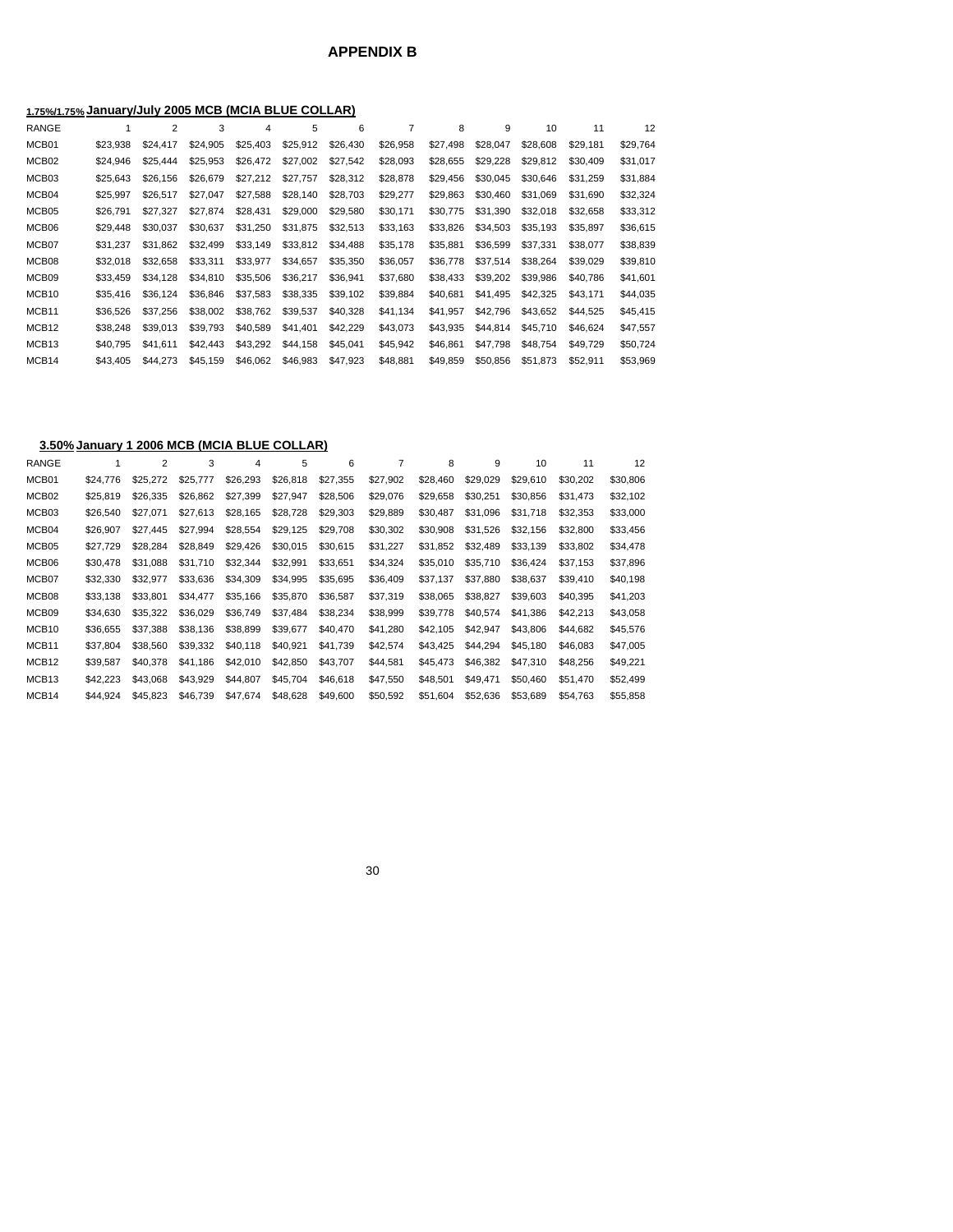|                   | 3.50% January 1 2007 MCB (MCIA BLUE COLLAR) |          |          |          |          |          |          |          |          |          |          |          |  |  |
|-------------------|---------------------------------------------|----------|----------|----------|----------|----------|----------|----------|----------|----------|----------|----------|--|--|
| <b>RANGE</b>      |                                             | 2        | 3        | 4        | 5        | 6        | 7        | 8        | 9        | 10       | 11       | 12       |  |  |
| MCB01             | \$25.643                                    | \$26.156 | \$26,679 | \$27,213 | \$27,757 | \$28,312 | \$28.878 | \$29.456 | \$30,045 | \$30.646 | \$31.259 | \$31,884 |  |  |
| MCB <sub>02</sub> | \$26,722                                    | \$27,257 | \$27,802 | \$28,358 | \$28,925 | \$29,504 | \$30,094 | \$30.696 | \$31,309 | \$31,936 | \$32,574 | \$33,226 |  |  |
| MCB03             | \$27,469                                    | \$28.019 | \$28,579 | \$29.151 | \$29.734 | \$30.328 | \$30,935 | \$31.554 | \$32,185 | \$32,828 | \$33,485 | \$34,155 |  |  |
| MCB04             | \$27,849                                    | \$28,406 | \$28,974 | \$29,553 | \$30,144 | \$30,747 | \$31,362 | \$31.990 | \$32,629 | \$33,282 | \$33,948 | \$34,627 |  |  |
| MCB05             | \$28,700                                    | \$29.274 | \$29.859 | \$30,456 | \$31.065 | \$31.687 | \$32,320 | \$32,967 | \$33.626 | \$34.299 | \$34.985 | \$35,684 |  |  |
| MCB06             | \$31.545                                    | \$32,176 | \$32,820 | \$33,476 | \$34,145 | \$34.828 | \$35,525 | \$36,235 | \$36,960 | \$37,699 | \$38,453 | \$39,222 |  |  |
| MCB07             | \$33,462                                    | \$34.131 | \$34.814 | \$35,510 | \$36.220 | \$36.944 | \$37.683 | \$38,437 | \$39,206 | \$39.990 | \$40.790 | \$41,605 |  |  |
| MCB08             | \$34.298                                    | \$34.984 | \$35.684 | \$36,397 | \$37.125 | \$37.868 | \$38,625 | \$39.398 | \$40,186 | \$40.989 | \$41.809 | \$42,645 |  |  |
| MCB09             | \$35,842                                    | \$36,558 | \$37,290 | \$38,035 | \$38,796 | \$39,572 | \$40,363 | \$41,171 | \$41,994 | \$42,834 | \$43,691 | \$44,565 |  |  |
| MCB <sub>10</sub> | \$37,938                                    | \$38,697 | \$39,471 | \$40,260 | \$41.065 | \$41.887 | \$42,724 | \$43.579 | \$44,450 | \$45.339 | \$46,246 | \$47,171 |  |  |
| MCB11             | \$39,127                                    | \$39.910 | \$40,708 | \$41,522 | \$42,353 | \$43,200 | \$44,064 | \$44.945 | \$45,844 | \$46,761 | \$47,696 | \$48,650 |  |  |
| MCB <sub>12</sub> | \$40.972                                    | \$41.792 | \$42,628 | \$43,480 | \$44.350 | \$45,237 | \$46,141 | \$47.064 | \$48,006 | \$48,966 | \$49.945 | \$50,944 |  |  |
| MCB <sub>13</sub> | \$43,701                                    | \$44,575 | \$45,466 | \$46,376 | \$47,303 | \$48,249 | \$49,214 | \$50,199 | \$51,203 | \$52,227 | \$53,271 | \$54,337 |  |  |
| MCB <sub>14</sub> | \$46,497                                    | \$47,427 | \$48,375 | \$49,343 | \$50,330 | \$51,336 | \$52,363 | \$53,410 | \$54,478 | \$55,568 | \$56,679 | \$57,813 |  |  |

31 APPENDIX C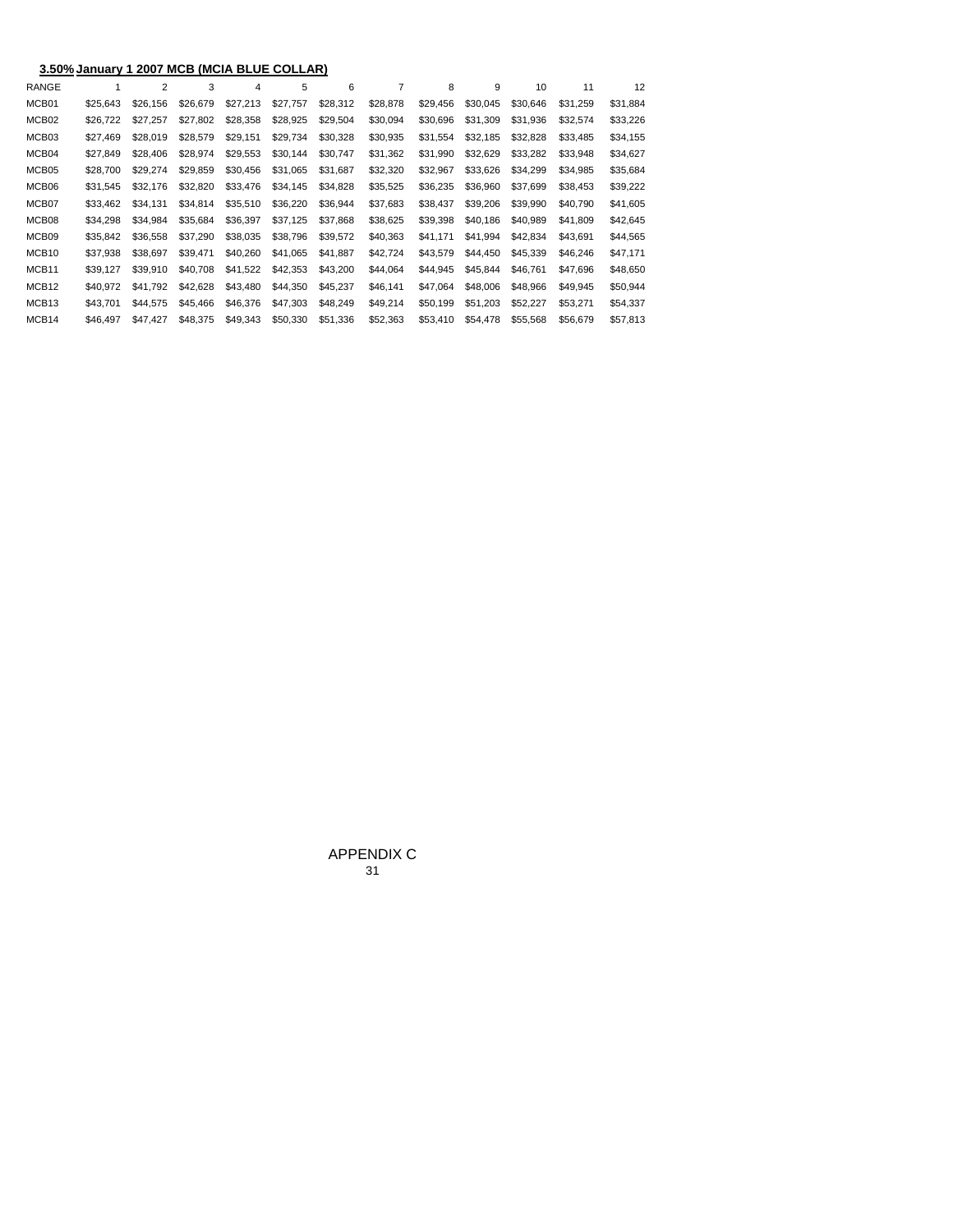# **1.75%/1.75% January/July 2005 MCW (MCIA WHITE COLLAR**)

| <b>RANGE</b>      |          | $\overline{2}$ | 3        | 4        | 5        | 6        |          | 8        | 9        | 10       | 11       | 12       |
|-------------------|----------|----------------|----------|----------|----------|----------|----------|----------|----------|----------|----------|----------|
| MCW01             | \$22,625 | \$23,077       | \$23,539 | \$24,010 | \$24,490 | \$24,980 | \$25,479 | \$25,989 | \$26,509 | \$27,039 | \$27,580 | \$28,131 |
| MCW02             | \$23,671 | \$24,145       | \$24,628 | \$25,120 | \$25,623 | \$26,135 | \$26,658 | \$27,191 | \$27,735 | \$28,290 | \$28,855 | \$29,432 |
| MCW03             | \$24,793 | \$25,289       | \$25,795 | \$26,311 | \$26,837 | \$27,374 | \$27,921 | \$28,480 | \$29,049 | \$29,630 | \$30,223 | \$30,827 |
| MCW04             | \$25,958 | \$26,477       | \$27,007 | \$27,547 | \$28,098 | \$28,660 | \$29,233 | \$29,818 | \$30,414 | \$31,022 | \$31,643 | \$32,276 |
| MCW05             | \$28,449 | \$29.018       | \$29.598 | \$30,190 | \$30.794 | \$31,410 | \$32,038 | \$32,678 | \$33,332 | \$33,999 | \$34,679 | \$35,372 |
| MCW06             | \$29,765 | \$30,360       | \$30,967 | \$31,587 | \$32,219 | \$32,863 | \$33,520 | \$34,191 | \$34,874 | \$35,572 | \$36,283 | \$37,009 |
| MCW07             | \$31,148 | \$31,771       | \$32,407 | \$33,055 | \$33,716 | \$34,390 | \$35,078 | \$35,780 | \$36,495 | \$37,225 | \$37,970 | \$38,729 |
| MCW08             | \$32,607 | \$33,259       | \$33,924 | \$34,603 | \$35,295 | \$36,000 | \$36,720 | \$37,455 | \$38,204 | \$38,968 | \$39,747 | \$40,542 |
| MCW09             | \$33,557 | \$34,229       | \$34,913 | \$35,611 | \$36,324 | \$37,050 | \$37,791 | \$38,547 | \$39,318 | \$40,104 | \$40,906 | \$41,724 |
| MCW <sub>10</sub> | \$34,140 | \$34,823       | \$35,520 | \$36,230 | \$36,955 | \$37,694 | \$38,448 | \$39,217 | \$40,001 | \$40,801 | \$41,617 | \$42,449 |
| MCW11             | \$35,743 | \$36,458       | \$37,187 | \$37,931 | \$38,689 | \$39,463 | \$40,252 | \$41,058 | \$41,879 | \$42,716 | \$43,571 | \$44,442 |
| MCW12             | \$37,446 | \$38,195       | \$38,958 | \$39,738 | \$40,532 | \$41,343 | \$42,170 | \$43,013 | \$43,874 | \$44,751 | \$45,646 | \$46,559 |
| MCW <sub>13</sub> | \$39,315 | \$40,101       | \$40,903 | \$41,721 | \$42,556 | \$43,407 | \$44,275 | \$45,161 | \$46,064 | \$46,985 | \$47,925 | \$48,883 |
| MCW14             | \$40,464 | \$41,273       | \$42,098 | \$42,940 | \$43,799 | \$44,675 | \$45,569 | \$46,480 | \$47,409 | \$48,358 | \$49,325 | \$50,311 |
| MCW15             | \$43,067 | \$43,929       | \$44.807 | \$45,703 | \$46,618 | \$47,550 | \$48,501 | \$49,471 | \$50,460 | \$51,470 | \$52,499 | \$53,549 |
| MCW <sub>16</sub> | \$45,734 | \$46.649       | \$47,582 | \$48,533 | \$49.504 | \$50.494 | \$51,504 | \$52,534 | \$53.585 | \$54.656 | \$55,750 | \$56,865 |
|                   |          |                |          |          |          |          |          |          |          |          |          |          |

#### **3.50% January 1 2006 MCW (MCIA WHITE COLLAR** )

| RANGE             |          | $\overline{2}$ | 3        | 4        | 5        | 6        |          | 8        | 9        | 10       | 11       | 12       |
|-------------------|----------|----------------|----------|----------|----------|----------|----------|----------|----------|----------|----------|----------|
| MCW01             | \$23,417 | \$23.885       | \$24,363 | \$24,850 | \$25,347 | \$25,854 | \$26,371 | \$26,899 | \$27,437 | \$27.985 | \$28,545 | \$29,116 |
| MCW <sub>02</sub> | \$24,500 | \$24.990       | \$25,490 | \$26,000 | \$26,520 | \$27,050 | \$27,591 | \$28,143 | \$28,706 | \$29,280 | \$29.865 | \$30,463 |
| MCW <sub>03</sub> | \$25,661 | \$26,174       | \$26,698 | \$27,232 | \$27,776 | \$28,332 | \$28,898 | \$29,476 | \$30,066 | \$30,667 | \$31,280 | \$31,906 |
| MCW04             | \$26,867 | \$27,404       | \$27,952 | \$28,511 | \$29.081 | \$29,663 | \$30,256 | \$30,861 | \$31,478 | \$32,108 | \$32,750 | \$33,405 |
| MCW <sub>05</sub> | \$29,444 | \$30,033       | \$30,634 | \$31,247 | \$31,871 | \$32,509 | \$33,159 | \$33,822 | \$34,499 | \$35,189 | \$35,892 | \$36,610 |
| MCW06             | \$30,807 | \$31.423       | \$32,051 | \$32,692 | \$33.346 | \$34,013 | \$34,693 | \$35,387 | \$36,095 | \$36,817 | \$37,553 | \$38,304 |
| MCW07             | \$32,238 | \$32,883       | \$33,541 | \$34,212 | \$34,896 | \$35,594 | \$36,306 | \$37,032 | \$37,772 | \$38,528 | \$39,298 | \$40,084 |
| MCW08             | \$33,748 | \$34,423       | \$35,111 | \$35,814 | \$36,530 | \$37,260 | \$38,006 | \$38,766 | \$39,541 | \$40,332 | \$41,139 | \$41,961 |
| MCW09             | \$34,732 | \$35,427       | \$36,135 | \$36,858 | \$37,595 | \$38,347 | \$39,114 | \$39,896 | \$40,694 | \$41,508 | \$42,338 | \$43,185 |
| MCW <sub>10</sub> | \$35,335 | \$36,042       | \$36,763 | \$37,498 | \$38,248 | \$39,013 | \$39,793 | \$40,589 | \$41,401 | \$42,229 | \$43,074 | \$43,935 |
| MCW11             | \$36,994 | \$37,734       | \$38,489 | \$39,258 | \$40.044 | \$40,844 | \$41,661 | \$42,495 | \$43,344 | \$44,211 | \$45,096 | \$45,997 |
| MCW <sub>12</sub> | \$38,756 | \$39,531       | \$40,322 | \$41,128 | \$41,951 | \$42,790 | \$43,646 | \$44,519 | \$45,409 | \$46,317 | \$47,244 | \$48,189 |
| MCW <sub>13</sub> | \$40,691 | \$41,505       | \$42,335 | \$43,182 | \$44.045 | \$44,926 | \$45,825 | \$46,741 | \$47,676 | \$48,630 | \$49,602 | \$50,594 |
| MCW <sub>14</sub> | \$41,880 | \$42,717       | \$43,572 | \$44,443 | \$45,332 | \$46,239 | \$47,163 | \$48,107 | \$49,069 | \$50,050 | \$51,051 | \$52,072 |
| MCW <sub>15</sub> | \$44,575 | \$45,466       | \$46,376 | \$47,303 | \$48.249 | \$49,214 | \$50,198 | \$51,202 | \$52,226 | \$53,271 | \$54,336 | \$55,423 |
| MCW <sub>16</sub> | \$47,335 | \$48.281       | \$49,247 | \$50,232 | \$51,237 | \$52,261 | \$53,307 | \$54,373 | \$55,460 | \$56,569 | \$57,701 | \$58,855 |
|                   |          |                |          |          |          |          |          |          |          |          |          |          |

| 3.50% January 1 2007 MCW (MCIA WHITE COLLAR) |  |  |  |  |    |  |
|----------------------------------------------|--|--|--|--|----|--|
| RANGE 1 2 3 4 5 6 7 8 9                      |  |  |  |  | 10 |  |
|                                              |  |  |  |  |    |  |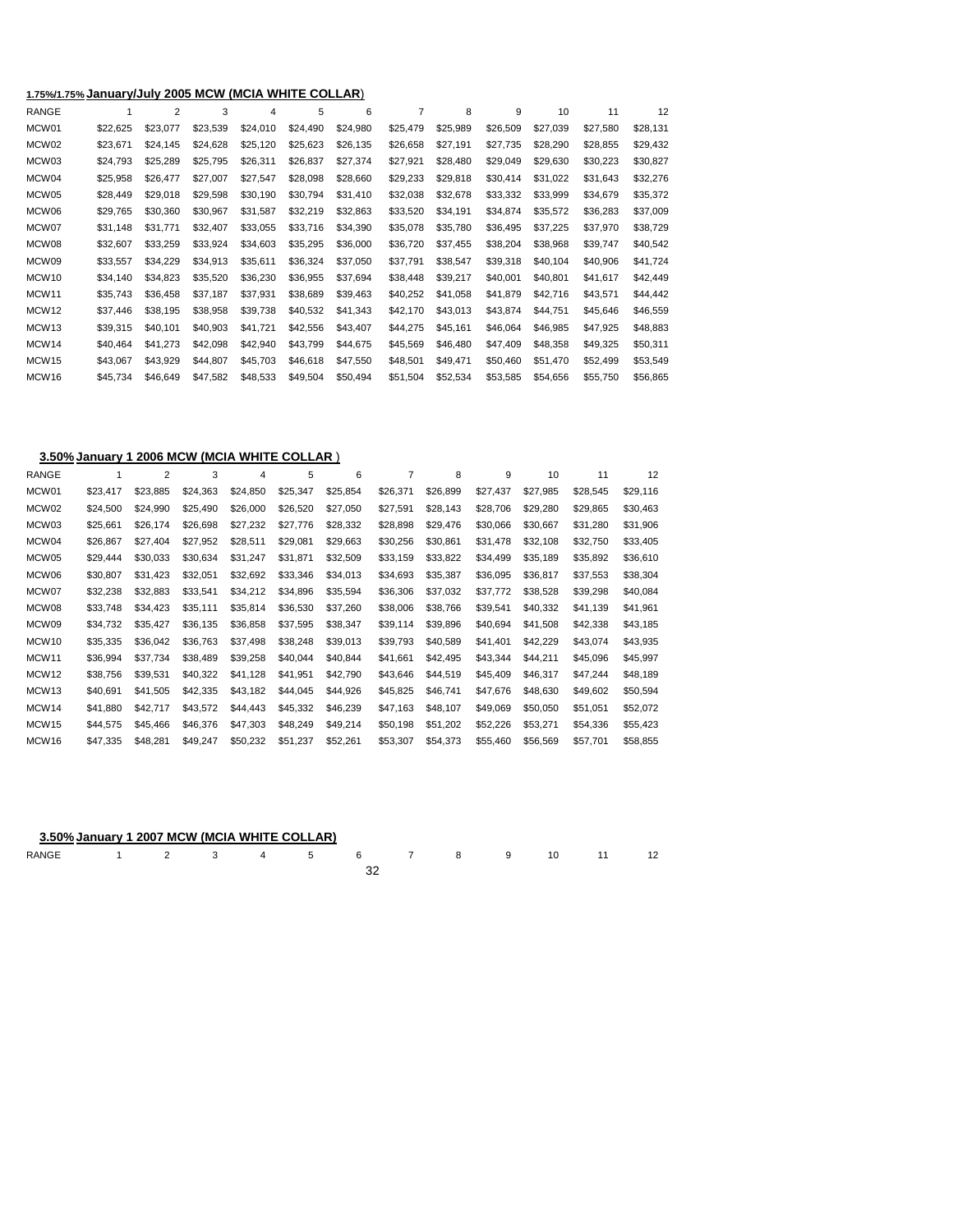| MCW01             | \$24,236 | \$24,721 | \$25,216 | \$25,720 | \$26,234 | \$26,759 | \$27,294 | \$27,840 | \$28,397 | \$28,965 | \$29,544 | \$30,135 |
|-------------------|----------|----------|----------|----------|----------|----------|----------|----------|----------|----------|----------|----------|
| MCW02             | \$25,357 | \$25.865 | \$26,382 | \$26,910 | \$27,448 | \$27,997 | \$28,557 | \$29,128 | \$29,710 | \$30,305 | \$30,911 | \$31,529 |
| MCW <sub>03</sub> | \$26,559 | \$27,090 | \$27,632 | \$28,185 | \$28,748 | \$29,323 | \$29,910 | \$30,508 | \$31,118 | \$31,740 | \$32,375 | \$33,023 |
| MCW04             | \$27,807 | \$28,363 | \$28,930 | \$29,509 | \$30,099 | \$30,701 | \$31,315 | \$31,941 | \$32,580 | \$33,232 | \$33,896 | \$34,574 |
| MCW05             | \$30,475 | \$31.084 | \$31.706 | \$32,340 | \$32,987 | \$33,647 | \$34,320 | \$35,006 | \$35,706 | \$36,420 | \$37,149 | \$37,892 |
| MCW06             | \$31,885 | \$32,523 | \$33,173 | \$33,837 | \$34,513 | \$35,204 | \$35,908 | \$36,626 | \$37,358 | \$38,105 | \$38,868 | \$39,645 |
| MCW07             | \$33,367 | \$34,034 | \$34.715 | \$35,409 | \$36,117 | \$36,840 | \$37,576 | \$38,328 | \$39,094 | \$39,876 | \$40,674 | \$41,487 |
| MCW08             | \$34,929 | \$35,628 | \$36,340 | \$37,067 | \$37,808 | \$38,565 | \$39,336 | \$40,123 | \$40,925 | \$41,744 | \$42,578 | \$43,430 |
| MCW09             | \$35,948 | \$36,666 | \$37,400 | \$38,148 | \$38,911 | \$39,689 | \$40.483 | \$41,292 | \$42,118 | \$42,961 | \$43,820 | \$44,696 |
| MCW <sub>10</sub> | \$36,572 | \$37,303 | \$38,050 | \$38,811 | \$39,587 | \$40,378 | \$41,186 | \$42,010 | \$42,850 | \$43,707 | \$44,581 | \$45,473 |
| MCW <sub>11</sub> | \$38,289 | \$39,055 | \$39,836 | \$40,632 | \$41,445 | \$42,274 | \$43,119 | \$43,982 | \$44,862 | \$45,759 | \$46,674 | \$47,607 |
| MCW <sub>12</sub> | \$40,113 | \$40,915 | \$41,733 | \$42,568 | \$43,419 | \$44,288 | \$45,173 | \$46,077 | \$46,998 | \$47,938 | \$48,897 | \$49,875 |
| MCW <sub>13</sub> | \$42,115 | \$42,958 | \$43,817 | \$44,693 | \$45,587 | \$46,499 | \$47,429 | \$48,377 | \$49,345 | \$50,332 | \$51,338 | \$52,365 |
| MCW <sub>14</sub> | \$43,346 | \$44,212 | \$45,097 | \$45,999 | \$46,919 | \$47,857 | \$48,814 | \$49,790 | \$50,786 | \$51,802 | \$52,838 | \$53,895 |
| MCW <sub>15</sub> | \$46,135 | \$47,058 | \$47,999 | \$48,959 | \$49,938 | \$50,937 | \$51,955 | \$52,994 | \$54,054 | \$55,135 | \$56,238 | \$57,363 |
| MCW <sub>16</sub> | \$48,991 | \$49,971 | \$50,971 | \$51,990 | \$53,030 | \$54,091 | \$55,172 | \$56,276 | \$57,401 | \$58,549 | \$59,720 | \$60,915 |
|                   |          |          |          |          |          |          |          |          |          |          |          |          |